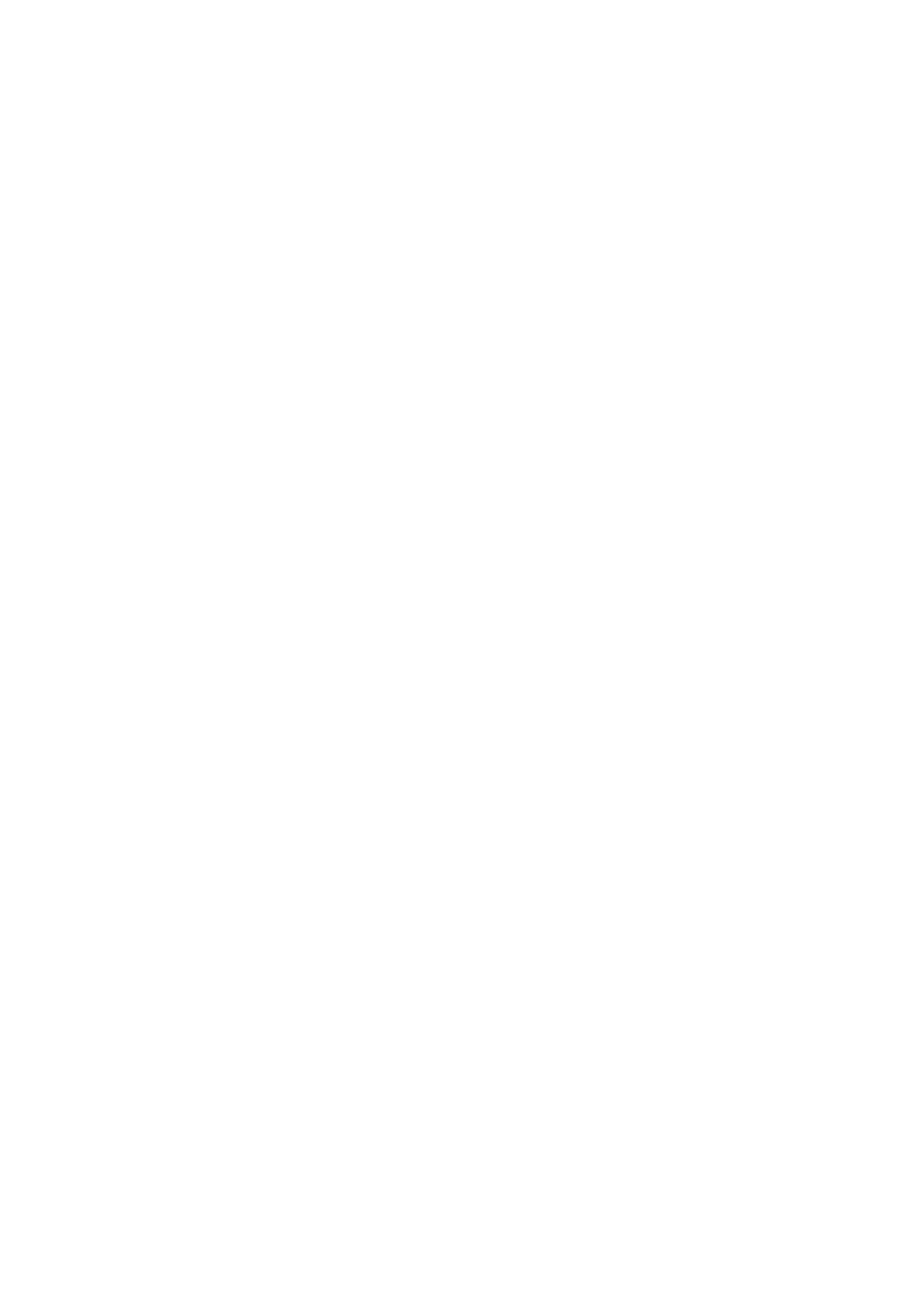#### **RIELL** T

| 1                       |                  |  |  |
|-------------------------|------------------|--|--|
| 2                       |                  |  |  |
|                         | 2.1              |  |  |
|                         | 2.1.1            |  |  |
|                         | 2.1.2<br>2.1.3   |  |  |
|                         | 2.2              |  |  |
|                         |                  |  |  |
|                         | 2.3<br>2.3.1     |  |  |
|                         | 2.3.2            |  |  |
| 3                       |                  |  |  |
|                         | 3.1              |  |  |
|                         | 3.2              |  |  |
|                         | 3.3              |  |  |
|                         | 3.4              |  |  |
| $\overline{\mathbf{4}}$ |                  |  |  |
|                         | 4.1              |  |  |
|                         | 4.2              |  |  |
|                         | 4.3              |  |  |
|                         |                  |  |  |
|                         | 4.4              |  |  |
|                         | 4.5              |  |  |
|                         | 4.6              |  |  |
|                         | 4.7              |  |  |
|                         | 4.7.1            |  |  |
|                         | 4.8              |  |  |
|                         | 4.9              |  |  |
| 5                       |                  |  |  |
|                         | 5.1              |  |  |
|                         | 5.2              |  |  |
|                         | 5.3              |  |  |
|                         | 5.4              |  |  |
|                         | 5.5              |  |  |
|                         | 5.6              |  |  |
|                         | 5.7              |  |  |
|                         | 5.7.1            |  |  |
|                         | 5.7.2            |  |  |
|                         | 5.7.3            |  |  |
|                         | 5.8              |  |  |
|                         | 5.9              |  |  |
|                         | 5.9.1            |  |  |
|                         | 5.10             |  |  |
|                         | 5.11             |  |  |
|                         | 5.11.1           |  |  |
|                         | 5.11.2           |  |  |
|                         | 5.12             |  |  |
|                         | 5.13             |  |  |
|                         | 5.13.1<br>5.13.2 |  |  |
| 6                       |                  |  |  |
|                         | 6.1              |  |  |
|                         |                  |  |  |
|                         | 6.2              |  |  |
|                         | 6.3              |  |  |
|                         | 6.4              |  |  |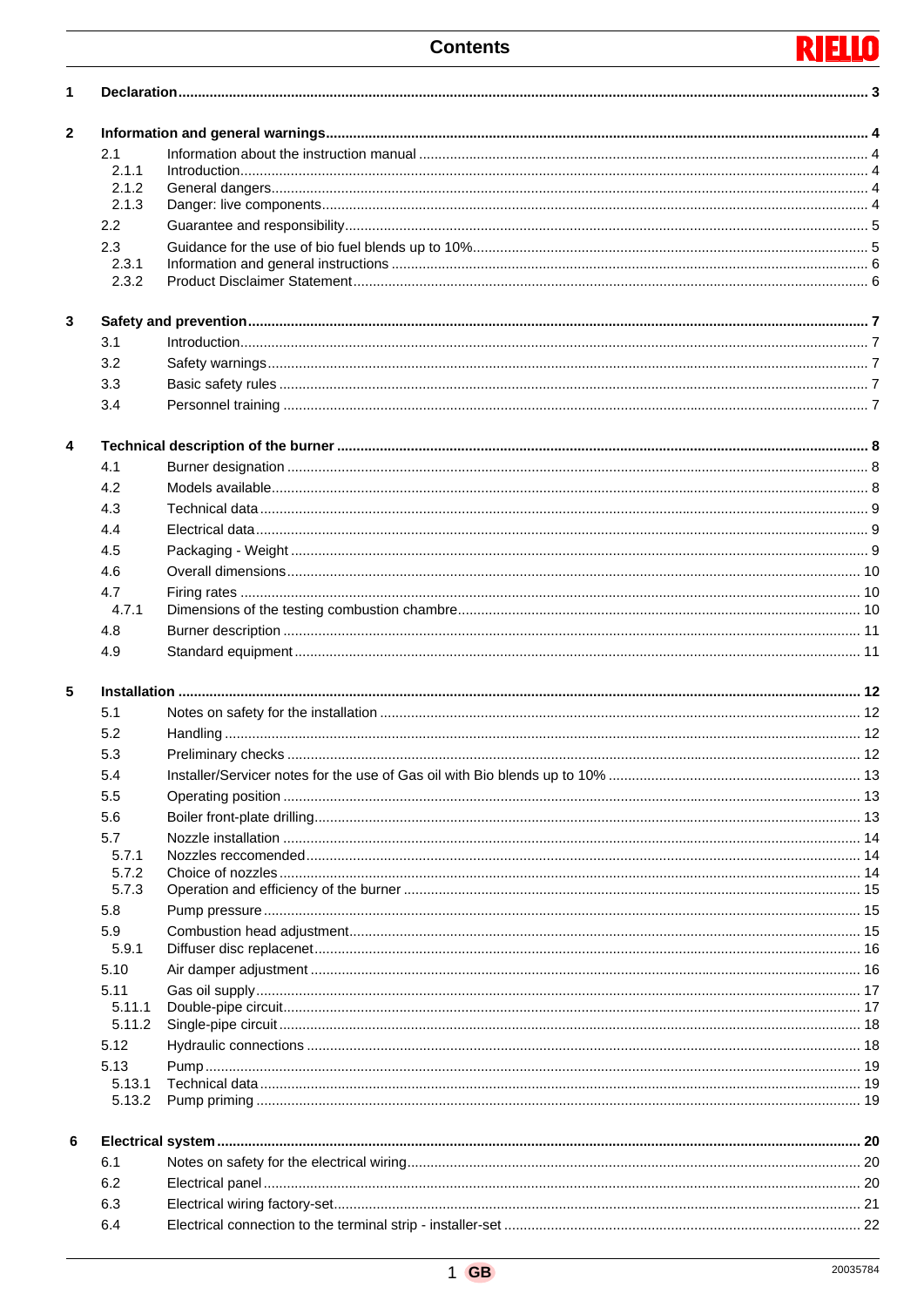# **RIELLO**

### **Contents**

|                | 6.5   |  |
|----------------|-------|--|
| $\overline{7}$ |       |  |
|                | 7.1   |  |
|                | 7.2   |  |
|                | 7.2.1 |  |
| 8              |       |  |
|                | 8.1   |  |
|                | 8.2   |  |
|                | 8.2.1 |  |
|                | 8.2.2 |  |
|                | 8.3   |  |
|                | 8.4   |  |
|                | 8.4.1 |  |
|                | 8.4.2 |  |
|                | 8.4.3 |  |
| 9              |       |  |
| A              |       |  |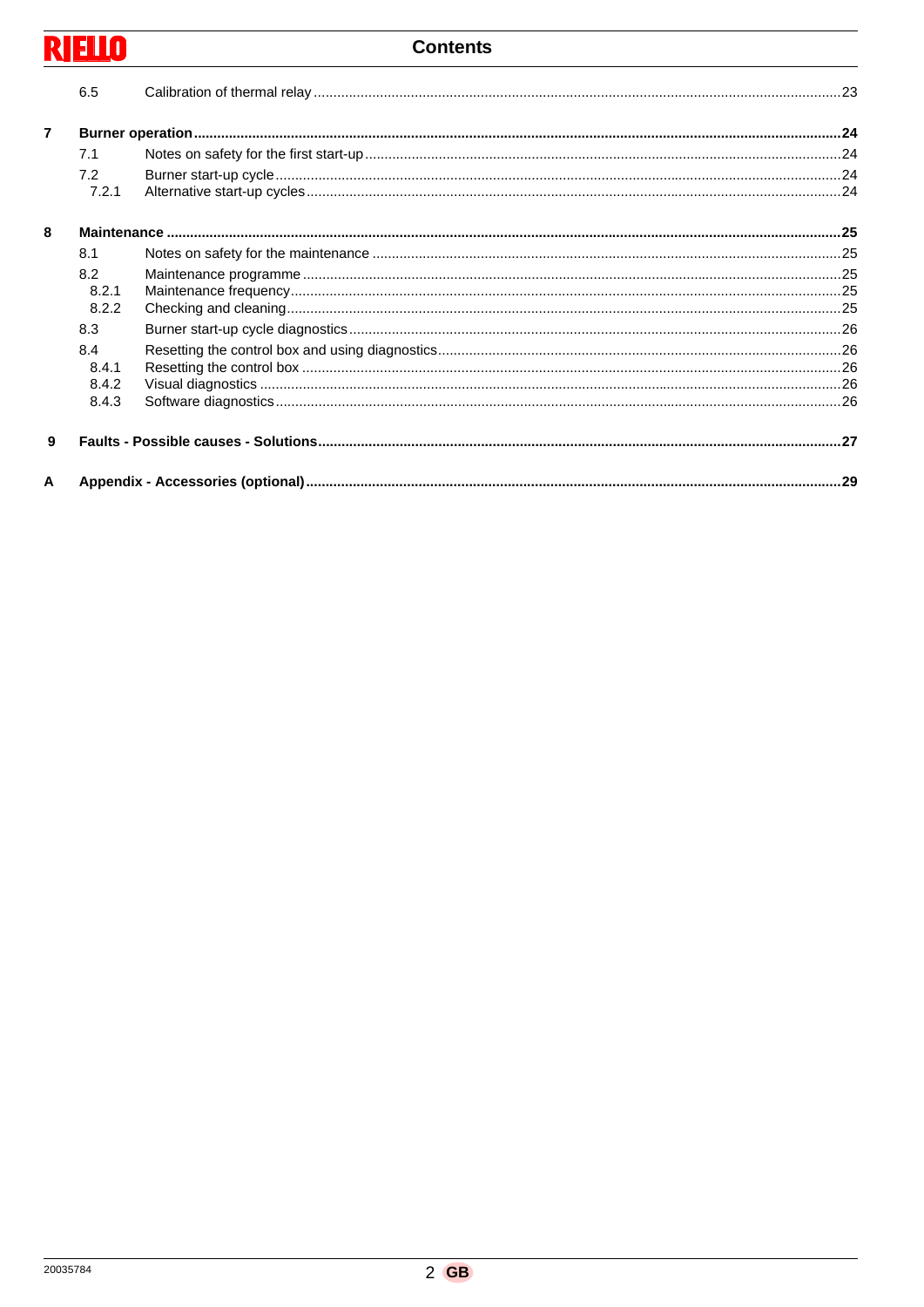

# **1 Declaration**

| Declaration of conformity in accordance with ISO / IEC 17050-1 |                                                                                                                                |                               |  |  |  |  |
|----------------------------------------------------------------|--------------------------------------------------------------------------------------------------------------------------------|-------------------------------|--|--|--|--|
| Manufacturer:                                                  | RIELLO S.p.A.                                                                                                                  |                               |  |  |  |  |
| Address:                                                       | Via Pilade Riello, 7<br>37045 Legnago (VR)                                                                                     |                               |  |  |  |  |
| Product:                                                       | Gas oil / Kerosene burner                                                                                                      |                               |  |  |  |  |
| P 140 T/G<br>Model:<br>P 200 T/G<br>P 300 T/G<br>P 450 T/G     |                                                                                                                                |                               |  |  |  |  |
|                                                                | These products are in compliance with the following Technical Standards:                                                       |                               |  |  |  |  |
| EN 267                                                         |                                                                                                                                |                               |  |  |  |  |
| <b>EN 292</b>                                                  |                                                                                                                                |                               |  |  |  |  |
| and according to the European Directives:                      |                                                                                                                                |                               |  |  |  |  |
| <b>MD</b>                                                      | 2006/42/EC                                                                                                                     | <b>Machine Directive</b>      |  |  |  |  |
| <b>LVD</b>                                                     | 2006/95/EC                                                                                                                     | Low Voltage Directive         |  |  |  |  |
| <b>EMC</b>                                                     | 2004/108/EC<br>1000 The quality is quaranteed by a quality and management system certified in accordance with LINI FN ISO 9001 | Electromagnetic Compatibility |  |  |  |  |

**The quality is guaranteed by a quality and management system certified in accordance with UNI EN ISO 9001.** Legnago, 01.03.2012 Mr. G. Conticini

Burners Division Department RIELLO S.p.A.

Glouk.  $\angle$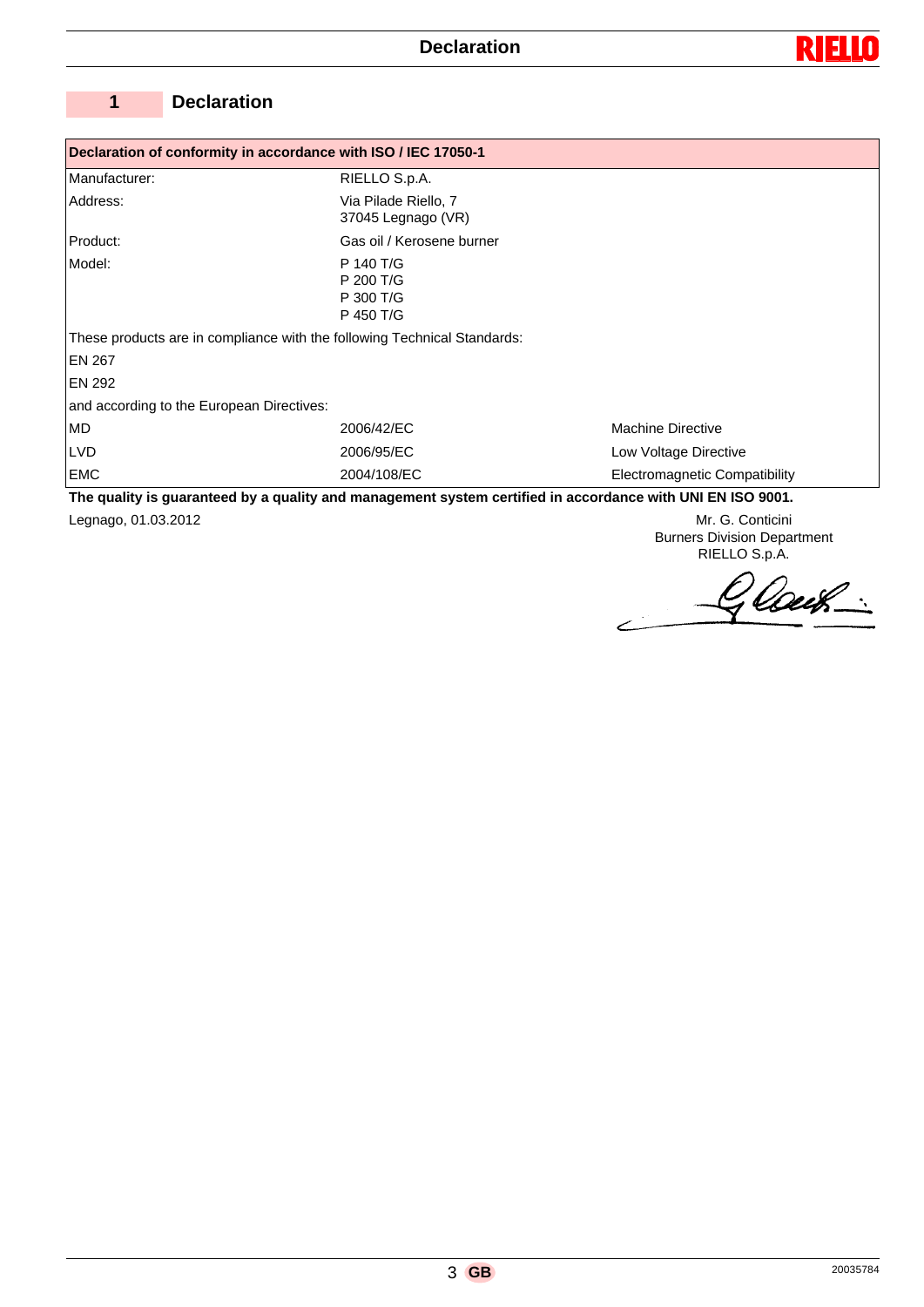# **2 Information and general warnings**

#### **2.1 Information about the instruction manual**

### **2.1.1 Introduction**

- The instruction manual supplied with the burner:
- is an integral and essential part of the product and must not be separated from it; it must therefore be kept carefully for any necessary consultation and must accompany the burner even if it is transferred to another owner or user, or to another system. If the manual is lost or damaged, another copy must be requested from the Technical Assistance Service of the area;
- is designed for use by qualified personnel;
- offers important indications and instructions relating to the installation safety, start-up, use and maintenance of the burner.

#### **Symbols used in the manual**

In some parts of the manual you will see triangular DANGER signs. Pay great attention to these, as they indicate a situation of potential danger.

#### **2.1.2 General dangers**

The **dangers** can be of **3 levels**, as indicated below.



Maximum danger level! This symbol indicates operations which, if not carried out correctly, cause serious injury, death or long-term health risks.



This symbol indicates operations which, if not carried out correctly, may cause serious injury, death or long-term health risks.



This symbol indicates operations which, if not carried out correctly, may cause damage to the machine and/or injury to people.

#### **2.1.3 Danger: live components**



This symbol indicates operations which, if not carried out correctly, lead to electric shocks with lethal consequences.

Other symbols

# **ENVIRONMENTAL PROTECTION**

This symbol gives indications for the use of the machine with respect for the environment.

This symbol indicates a list.

#### **Abbreviations used**

| Ch.  | Chapter |
|------|---------|
| Fig. | Figure  |
| Page | Page    |
| Sec. | Section |
| Tab. | Table   |
|      |         |

#### **Delivery of the system and the instruction manual**

When the system is delivered, it is important that:

- $\blacktriangleright$  the instruction manual is delivered to the user by the system manufacturer, with the recommendation to keep it in the room where the heat generator is to be installed.
- The instruction manual shows:
	- the serial number of the burner;



.........................................................................................

- The system supplier must carefully inform the user about:
	- the use of the system;
	- any further tests that may be required before activating the system;
	- maintenance, and the need to have the system checked at least once a year by a representative of the manufacturer or another specialised technician.

To ensure a periodic check, the manufacturer recommends the drawing up of a Maintenance Contract.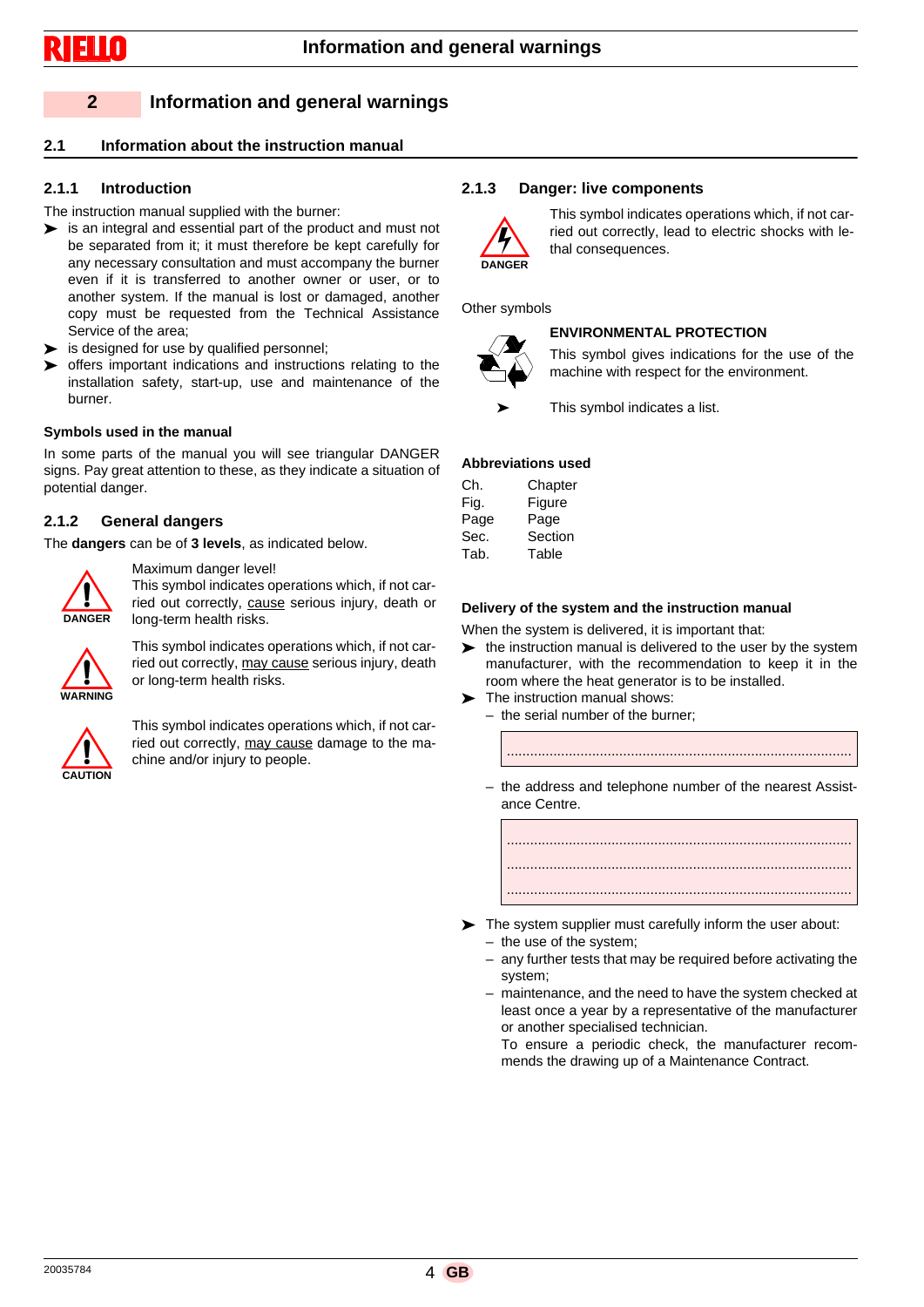#### **2.2 Guarantee and responsibility**

The manufacturer guarantees its new products from the installation date, in accordance with the regulations in force and/or the sales contract. At the moment of the first start-up, check that the burner is integral and complete.



Failure to observe the information given in this manual, operating negligence, incorrect installation and carrying out of non authorised modifications will result in the annulment by the manufacturer of the guarantee that it supplies with the burner.

In particular, the rights to the guarantee and the responsibility will no longer be valid, in the event of damage to things or injury to people, if such damage/injury was due to any of the following causes:

- $\triangleright$  incorrect installation, start-up, use and maintenance of the burner;
- improper, incorrect or unreasonable use of the burner;
- $\triangleright$  intervention of unqualified personnel:
- carrying out of unauthorised modifications on the equipment;
- use of the burner with safety devices that are faulty, incorrectly applied and/or not working;
- installation of untested supplementary components on the burner;
- $\triangleright$  powering of the burner with unsuitable fuels;
- $\blacktriangleright$  faults in the fuel supply system;
- continuation of use of the burner when a fault has occured
- $\blacktriangleright$  repairs and/or overhauls incorrectly carried out;
- modification of the combustion chamber with inserts that prevent the regular development of the structurally established flame;
- $\triangleright$  insufficient and inappropriate surveillance and care of those burner components most likely to be subject to wear and tear;
- the use of non-original components, including spare parts, kits, accessories and optional;
- $\blacktriangleright$  force majeure.

#### **2.3 Guidance for the use of bio fuel blends up to 10%**

#### **Background**

With increasing focus on renewable and sustainable energy requirements, Bio fuel usage is set to increase. Riello is committed to promoting energy conservation and the use of renewable energy from sustainable resources including liquid bio fuels, however there are some technical aspects that must be considered at the planning stage of using such fuels to reduce the potential for equipment failure or the risks of fuel leakage.

Liquid Bio fuel is a generic description used for oil that can come from numerous feed stocks including recycled cooking oils. These types of oils have to be considered and treated differently from standard mineral or fossil fuels, as they are generally more acidic, hydroscopic and less stable.

Due to this, a holistic approach is needed from the specification of the liquid Bio fuel, the storage of the fuel, its oil supply line and ancillary equipment, and very importantly the oil filtration and the burner itself. The specification for FAME (Fatty Acids Methyl Ester) liquid Bio fuel is critical to reliable equipment operation.

It is a minimum requirement that the fuel blend (up to 10% Bio) is obtained with gasoil in accordance with the relevant EN standards, regional regulations and FAME in accordance with EN 14214. It is also important that the fuel blends meet the require-

#### **The manufacturer furthermore declines any and every responsibility for the failure to observe the contents of this manual.**

Riello warranty is subject to correct burner, appliance and application matching, and set up in line with Riello's instructions and guidelines. All components within the hydraulic circuit suitable for bio fuel use and supplied by Riello will be identified as Bio compatible. No warranty is given in relation to the use of components which are not so identified with bio fuel blends. If in any doubt please contact Riello for further advice.

If any Riello burners are used with fuel with a bio content >10% then the components within the hydraulic circuit maybe affected and are not covered under warranty. The hydraulic circuit consists of;

- Pump
- Hydraulic ram (where applicable)
- Valve block
- Flexible oil lines (considered as a consumable component)
- 1. Irrespective of any warranty given by Riello in relation to normal use and manufacturing defects, when fuels not meeting the relevant standards are used, or where fuel storage issues have not been addressed correctly, or the equipment used is not compatible, if failures occur which are directly or indirectly attributed to such issues and/or to the non-observance of this guidance, then no warranty or liability is implied or accepted by Riello.
- 2. Riello have carefully chosen the specification of the bio compatible components including the flexible oil lines to protect the pump, safety value and nozzle. The Riello warranty is dependent upon the use of Riello genuine components including the oil lines, being used.
- 3. Riello warranty does not cover defects arising from incorrect commissioning or servicing by non Riello employed service engineers, and any issues impacting the burner arising from external site related issues.

ments related to operational environment conditions within the relevant EN standards.

When choosing your Riello oil products where you know Bio fuels will be in use, please make sure that a Bio compatible burner and/ or components have been supplied. If an existing burner is to be used with a liquid Bio fuel then a kit may be required to make it compatible and the guidance notes enclosed concerning oil storage and filtration must be adhered to. The end user is responsible for the thorough verification of the potential risks associated with the introduction of a bio fuel blend and the suitability of the appliances and installation applicable.

Irrespective of any warranty given by Riello in relation to normal use and manufacturing defects, when fuels not meeting the relevant standards are used, or where fuel storage issues have not been addressed correctly, or the equipment used is not compatible, if failures occur which are directly or indirectly attributed to such issues and/or to the non-observance of this guidance, then no warranty or liability is implied or accepted by Riello.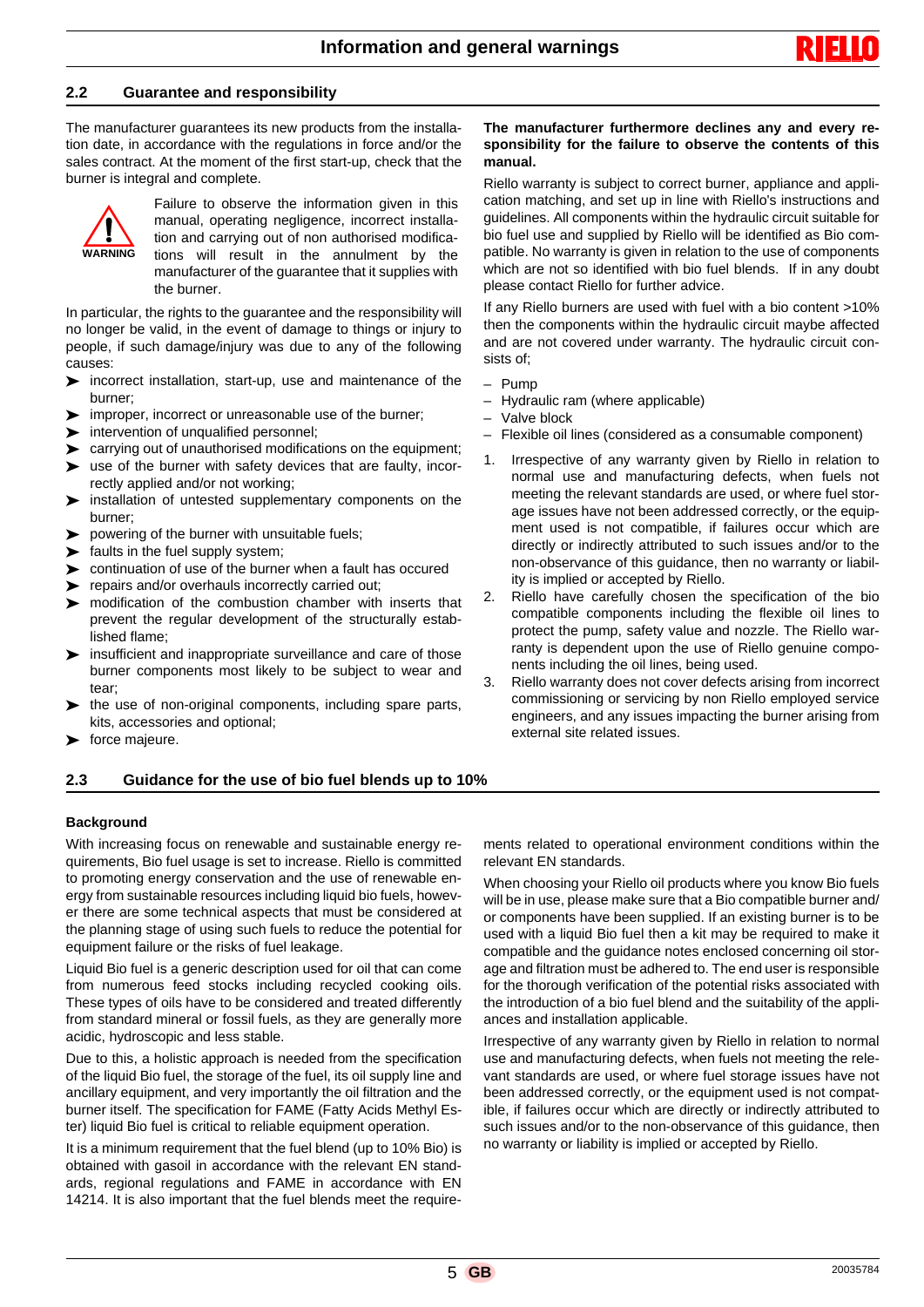# **2.3.1 Information and general instructions**

To ensure consistency, the supplier of the fuel must be able to demonstrate compliance with a recognised Quality Control and management system to ensure high standards are maintained within the storage, blending and delivery processes. The installation oil storage tank and its ancillaries must also be prepared BE-FORE liquid Bio fuel is introduced. Checks and preparation should include;

- For new installations, make sure that all materials and seals in the oil storage and supply line to the burner are compatible with Bio fuels. For all installations, there must be a good quality bio compatible oil filter at the tank and then a secondary filter of 100 Microns protecting the burner from contamination.
- $\blacktriangleright$  If an existing oil storage tank is to be used then in addition to the materials checks as detailed above, it will be essential that the tank is first inspected for condition and checked for water or other contamination. Riello strongly recommends that the tank is cleaned and oil filters replaced prior to Bio fuel delivery. If this is not completed then due to the hydroscopic nature of Bio fuel, it will effectively clean the tank, absorb water present which in turn will result in equipment failure that is not covered by the manufacturer's warranty.
- Depending on the capacity of the oil storage tank and oil usage, fuels may remain static within the tank for some considerable time and so Riello recommends that the oil distributor is consulted regarding the use of additional Biocides within the fuel to prevent microbial growth from occurring within the tank. Riello suggests that fuel suppliers and or service companies are contacted for guidance on fuel filtration. Special attention should be applied to duel fuel applications where oil may be stored for long periods of time.
- The burner must be set according to the appliance application and commissioned checking that all combustion parameters are as recommended in the appliance technical manual.
- Riello recommends that the in line and burner oil pump filters are inspected and if required replaced at least every 4 months during burner use, before the burner start-up following a long period of discontinue operation and even more frequently where contamination has occurred. Particular attention is needed when inspecting and checking for fuel leakages from seals, gaskets and hoses.

# **2.3.2 Product Disclaimer Statement**

**CAREFULLY READ THE FOLLOWING DISCLAIMER. YOU ACCEPT AND AGREE TO BE BOUND BY THIS DISCLAIMER BY PURCHASING RIELLO BIO COMPATIBLE BURNERS AND/OR COMPONENTS.**

Although the information and recommendations (hereinafter "Information") in this guidance is presented in good faith, believed to be correct and has been carefully checked, Riello (and its subsidiaries) makes no representations or warranties as to the completeness or accuracy of the Information. Information is supplied upon the condition that the persons receiving same will make their own determination as to its suitability for their purposes prior to use. In no event will Riello (and its subsidiaries) be responsible for damages of any nature whatsoever resulting from the use of or reliance upon Information.

Other than set forth herein, Riello (and its subsidiaries) makes no additional warranties with respect to the bio compatible burner, either express or implied, including that of merchantability or fitness for a particular purpose or use.

In no event shall Riello (and its subsidiaries) be liable for any indirect, incidental, special or consequential damages including, without limitation, loss of profits, damages for loss of business profits, business interruption, loss of business information, loss of equipment, or other pecuniary loss or compensation for services whether or not it is advised of the possibility of such damages.

With the exception of injuries to persons, Riello's liability is limited to the customer's right to return defective/non-conforming products as provided by the relevant product warranty.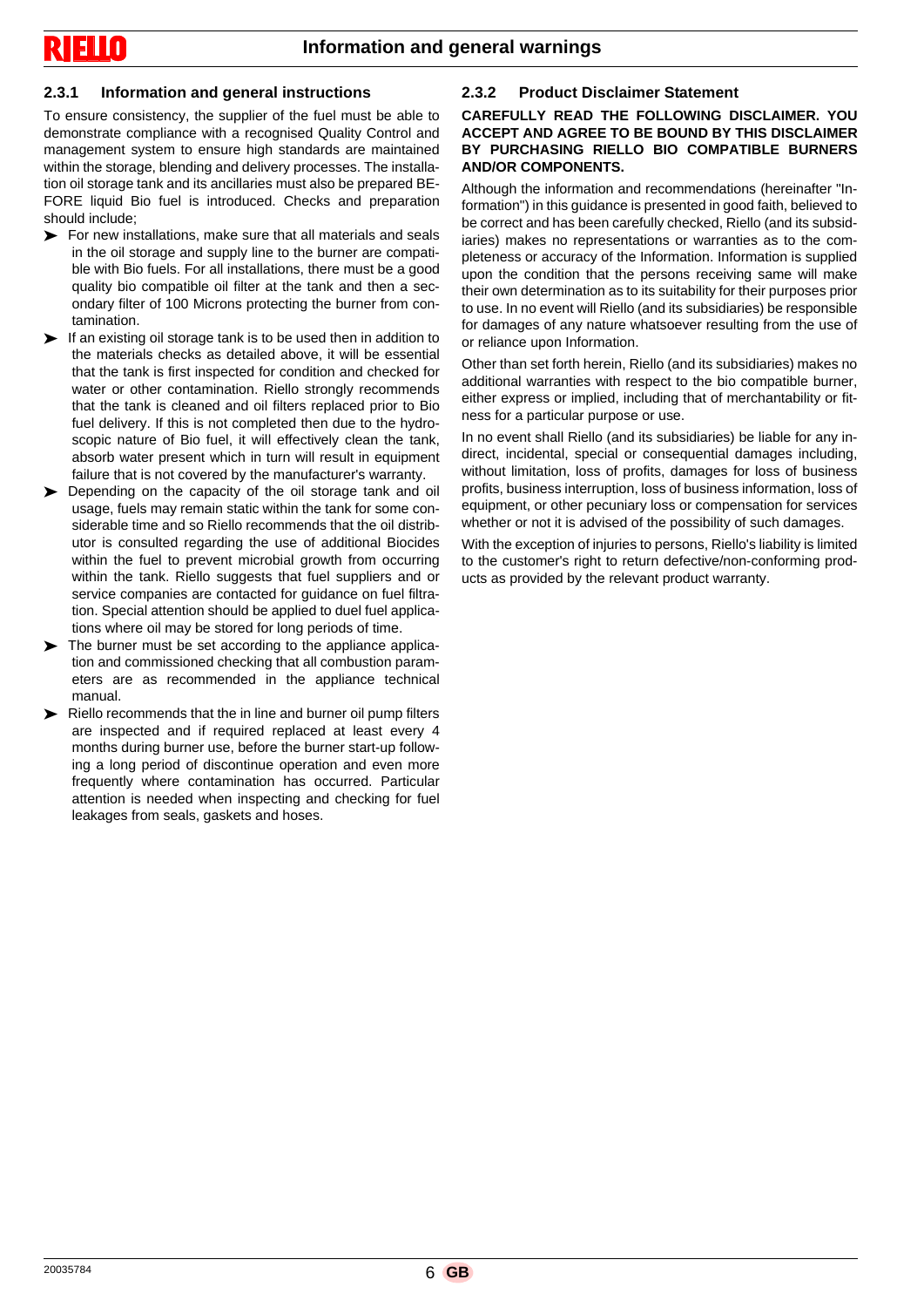

# **3 Safety and prevention**

#### **3.1 Introduction**

The burners have been designed and built in compliance with current regulations and directives, applying the known technical rules of safety and envisaging all the potential danger situations.

It is necessary, however, to bear in mind that the imprudent and clumsy use of the equipment may lead to situations of death risk for the user or third parties, as well as the damaging of the burner or other items. Inattention, thoughtlessness and excessive confidence often cause accidents; the same applies to tiredness and sleepiness.

It is a good idea to remember the following:

The burner must only be used as expressly described. Any other use should be considered improper and therefore dangerous.

#### In particular:

it can be applied to boilers operating with water, steam, diathermic oil, and to other uses expressly named by the manufacturer; the type and pressure of the fuel, the voltage and frequency of the electrical power supply, the minimum and maximum deliveries for which the burner has been regulated, the pressurisation of the combustion chamber, the dimensions of the combustion chamber and the room temperature must all be within the values indicated in the instruction manual.

- Modification of the burner to alter its performance and destinations is not allowed.
- The burner must be used in exemplary technical safety conditions. Any disturbances that could compromise safety must be quickly eliminated.
- **>** Opening or tampering with the burner components is not allowed, apart from the parts requiring maintenance.
- Only those parts detailed as available as spare parts by the Manufacturer can be replaced.

#### **3.2 Safety warnings**

The dimension of the boiler's combustion chamber must respond to specific values, in order to guarantee a combustion with the lowest polluting emissions rate.

The Technical Service Personnel will be glad to give you all the imformation for a correct matching of this burner to the boiler.

This burner must only be used for the application it was designed for.

The manufacturer accepts no liability within or without the contract for any damage caused to people, animals and property due to installation, adjustment and maintenance errors or to improper use.

#### **3.3 Basic safety rules**

- Children or inexpert persons must not use the appliance.
- Under no circumstances must the intake grids, dissipation grids and ventilation vents in the installation room be covered up with cloths, paper or any other material.
- Unauthorised persons must not attempt to repair the appliance.
- $\blacktriangleright$  It is dangerous to pull or twist the electric leads.
- Eleaning operations must not be performed if the appliance is not disconnected from the main power supply.

#### **3.4 Personnel training**

The user is the person, body or company that has acquired the machine and intends to use it for the specific purpose. He is responsible for the machine and for the training of the people working around it.

The user:

- $\triangleright$  undertakes to entrust the machine exclusively to suitably trained and qualified personnel;
- must take all the measures necessary to prevent unauthorised people gaining access to the machine;
- undertakes to inform his personnel in a suitable way about the application and observance of the safety instructions. With that aim, he undertakes to ensure that everyone knows the use and safety instructions for his own duties;
- Do not clean the burner or its parts with inflammable substances (e.g. petrol, alcohol, etc.). The cover must be cleaned with soapy water.
- Do not place anything on the burner.
- Do not block or reduce the size of the ventilation vents in the installation room.
- Do not leave containers and inflammable products or combustible materials in the installation room.
- must inform the manufacturer if faults or malfunctioning of the accident prevention systems are noticed, along with any presumed danger situation.
- $\triangleright$  Personnel must always use the personal protective equipment envisaged by legislation and follow the indications given in this manual.
- Personnel must observe all the danger and caution indications shown on the machine.
- Personnel must not carry out, on their own initiative, operations or interventions that are not within their province.
- Personnel must inform their superiors of every problem or dangerous situation that may arise.
- The assembly of parts of other makes, or any modifications, can alter the characteristics of the machine and hence compromise operating safety. The manufacturer therefore declines any and every responsibility for any damage that may be caused by the use of non-original parts.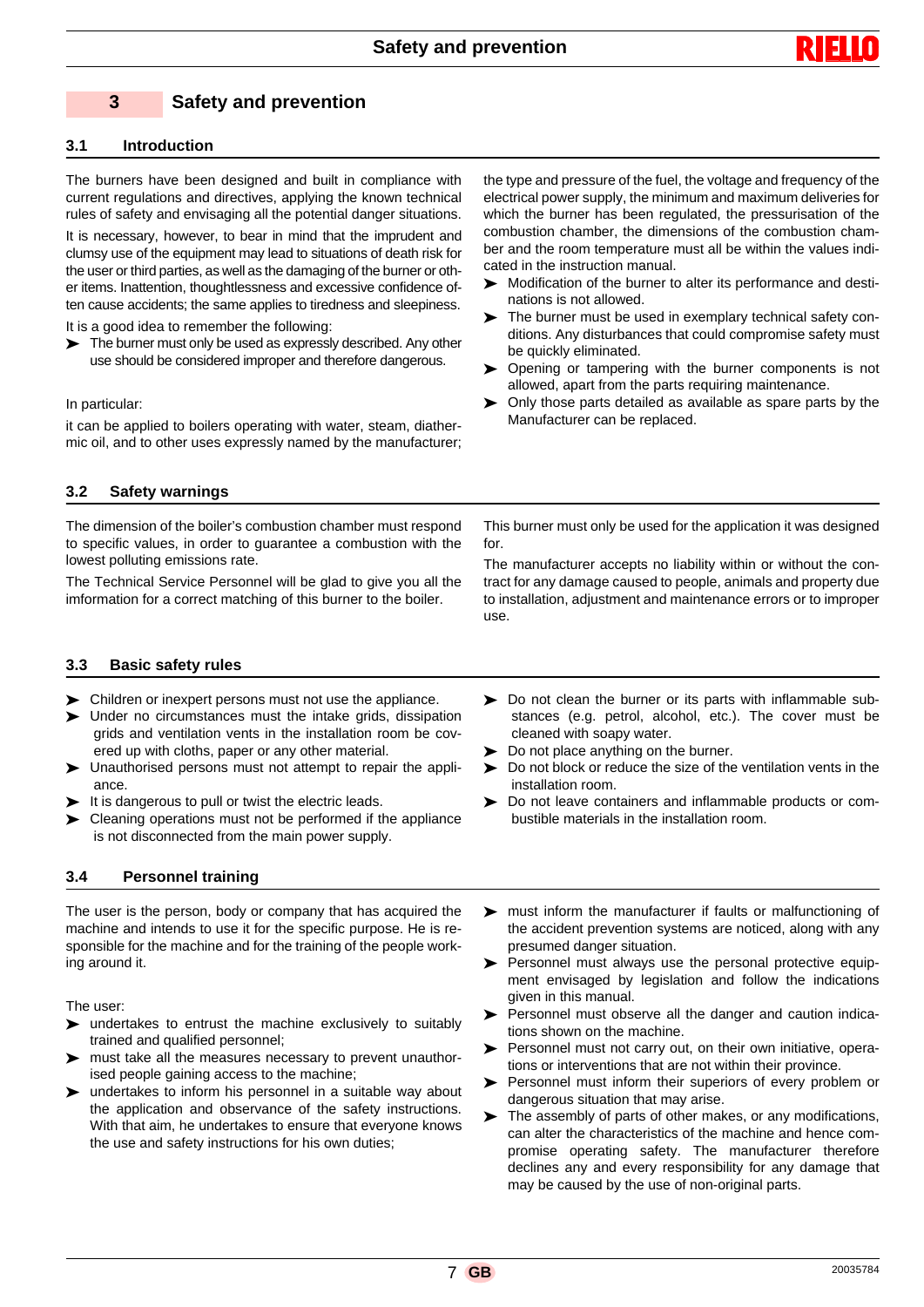

# **Technical description of the burner**

# **4 Technical description of the burner**

#### **4.1 Burner designation**



#### **4.2 Models available**

| <b>Designation</b> |           | <b>Electrical supply</b> | Code     |
|--------------------|-----------|--------------------------|----------|
| P 140 T/G          | TC.       | 3/230-400/50             | 20034815 |
| P 140 T/G          | TL.       | 3/230-400/50             | 20034817 |
| P 200 T/G          | TC.       | 3/230-400/50             | 20034818 |
| P 200 T/G          | TL.       | 3/230-400/50             | 20034819 |
| P 300 T/G          | TC.       | 3/230-400/50             | 20034820 |
| P 300 T/G          | TL        | 3/230-400/50             | 20034823 |
| P 450 T/G          | <b>TC</b> | 3/230/50                 | 20034824 |
| P 450 T/G          | TI.       | 3/230/50                 | 20034825 |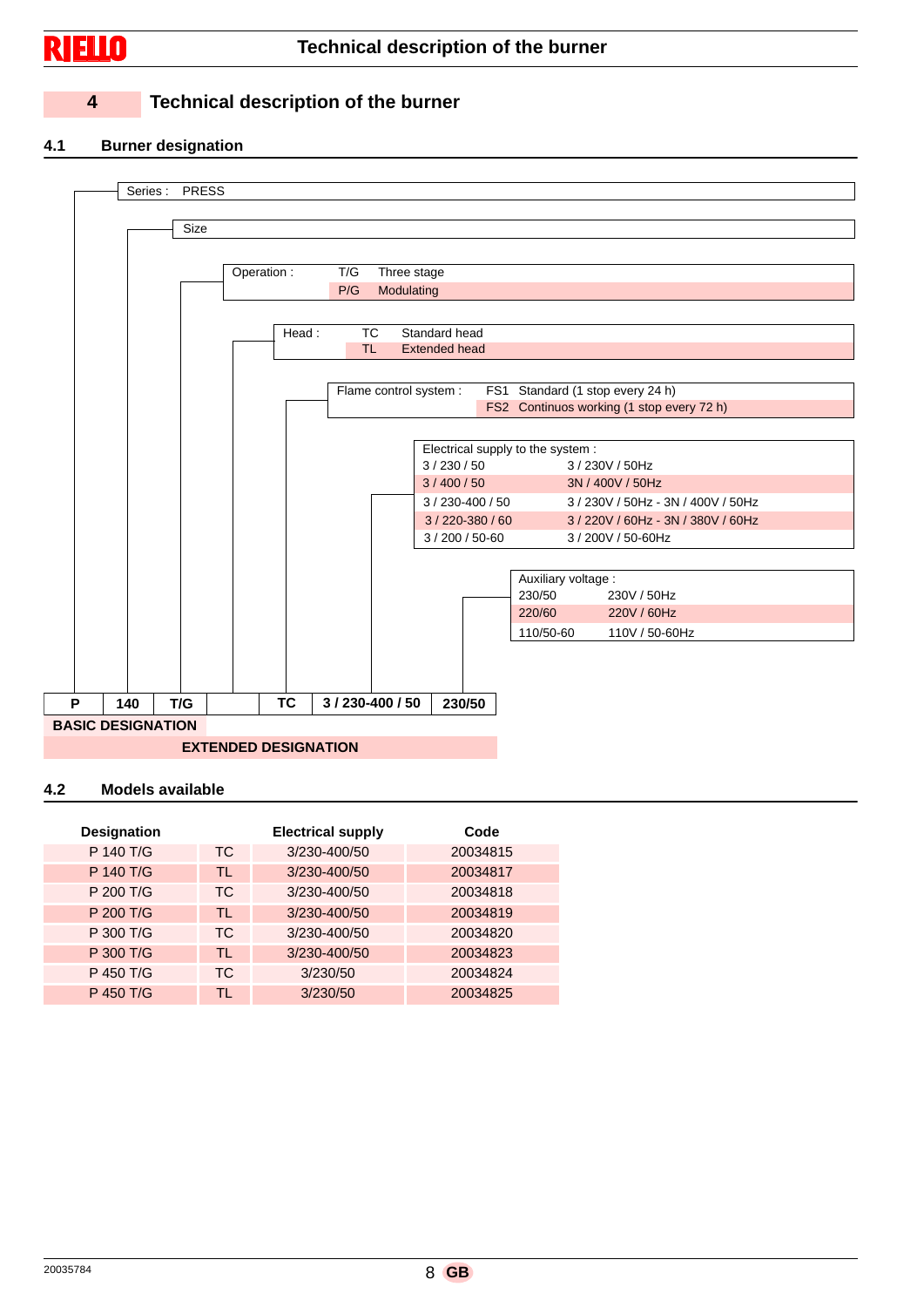#### **4.3 Technical data**

| <b>MODEL</b>                    |                                                      |                                                        | P 140 T/G                                                                                      | P 200 T/G                                                                               | P 300 T/G                | <b>P 450 T/G</b>         |
|---------------------------------|------------------------------------------------------|--------------------------------------------------------|------------------------------------------------------------------------------------------------|-----------------------------------------------------------------------------------------|--------------------------|--------------------------|
| <b>Type</b>                     |                                                      |                                                        | 476 M1                                                                                         | 477 M1                                                                                  | 478 M1                   | 479 M1                   |
| Output $(1)$<br><b>Delivery</b> |                                                      | <b>kW</b><br>kg/h                                      | $380 - 1660$<br>$32 - 140$                                                                     | 557 - 2370<br>$47 - 200$                                                                | 710 - 3560<br>$60 - 300$ | 890 - 5340<br>$75 - 450$ |
| Operation                       |                                                      |                                                        |                                                                                                | 1 stage - 2 stage - 3 stage                                                             |                          |                          |
| Fuel                            |                                                      |                                                        | Gas oil and Blends of gas oil and bio fuel (FAME in accordance with EN 14214)<br>up to $10\%$  |                                                                                         |                          |                          |
| Gas oil                         | net calorific value<br>density<br>viscosity at 20 °C | kWh/kg<br>Mcal/kg<br>kg/dm <sup>3</sup><br>$mm2/s$ max | 11.86<br>10.2 (10.200 kcal/kg)<br>$0.82 - 0.85$<br>6 $(1.5 \text{ }^{\circ}E - 6 \text{ cSt})$ |                                                                                         |                          |                          |
| Kerosene                        | net calorific value<br>density<br>viscosity at 20 °C | kWh/kg<br>Mcal/kg<br>kg/dm <sup>3</sup><br>$mm2/s$ max |                                                                                                | 11.97<br>10.3 (10.300 kcal/kg)<br>$0.77 - 0.83$<br>6 $(1.5 \text{ °E} - 6 \text{ cSt})$ |                          |                          |
|                                 |                                                      |                                                        |                                                                                                |                                                                                         |                          | Tab. A                   |

(1) Reference conditions: ambient temperature  $20^{\circ}$ C - Barometric pressure 1013 mbar - Altitude 0 m a.s.l.

#### **4.4 Electrical data**

| <b>MOTOR IE1</b>          |                                               |                                |                                        |                                             |                                          |
|---------------------------|-----------------------------------------------|--------------------------------|----------------------------------------|---------------------------------------------|------------------------------------------|
| <b>MODEL</b>              |                                               | <b>P 140 T/G</b>               | P 200 T/G                              | P 300 T/G                                   | P 450 T/G                                |
| Electrical supply         | $3N \sim 50$ Hz 400 V<br>$3 \sim 50$ Hz 230 V |                                |                                        |                                             |                                          |
| Electric motor*           | rpm<br>W<br>V<br>A                            | 2860<br>3<br>230/400<br>13.5/8 | 2910<br>4<br>$230 - 400$<br>$14 - 8.1$ | 2910<br>9.2<br>$220 - 380$<br>$31.5 - 18.2$ | 2920<br>15<br>$400 - 690$<br>$29 - 16.8$ |
| Ignition transformer      | Prim.: 2 A - Sec.: 2 x 6.5 kV - 35 mA         |                                |                                        |                                             |                                          |
| Absorbed electrical power | kW                                            | 5.3                            | 5.4                                    | 11.1                                        | 17.3                                     |
| Electrical protection     |                                               |                                | $IP$ 40                                |                                             |                                          |

#### **MOTOR IE2**

| <b>MODEL</b>                                                  |                    | P 140 T/G                                     | <b>P 200 T/G</b>                         | P 300 T/G                                   | P 450 T/G                                  |
|---------------------------------------------------------------|--------------------|-----------------------------------------------|------------------------------------------|---------------------------------------------|--------------------------------------------|
| <b>Electrical supply</b>                                      |                    | $3N \sim 50$ Hz 400 V<br>$3 \sim 50$ Hz 230 V |                                          |                                             |                                            |
| Electric motor *                                              | rpm<br>W<br>V<br>A | 2920<br>3<br>230/400<br>13.5/7.8              | 2920<br>4<br>$230 - 400$<br>$13.5 - 7.8$ | 2920<br>9.2<br>$230 - 400$<br>$29.1 - 16.8$ | 2920<br>15<br>$400 - 690$<br>$26.6 - 15.4$ |
| Prim.: 2 A - Sec.: 2 x 6.5 kV - 35 mA<br>Ignition transformer |                    |                                               |                                          |                                             |                                            |
| Absorbed electrical power                                     | <b>kW</b>          | 5.2                                           | 5.3                                      | 11.0                                        | 17.3                                       |
| <b>Electrical protection</b>                                  |                    |                                               | $IP$ 40                                  |                                             |                                            |

(\*) Only with star-delta starter for P 450 T/G burner model.

#### **4.5 Packaging - Weight**

- The burners stands on a wooden base which can be lifted by fork-lifts. Outer dimensions of packaging are indicated in Tab. C.
- The weight of the burner complete with packaging is indicated in Tab. C.



| mm        | А    | в   | C    | kg     |
|-----------|------|-----|------|--------|
| P 140 T/G | 1500 | 905 | 930  | 130    |
| P 200 T/G | 1500 | 905 | 930  | 220    |
| P 300 T/G | 1780 | 990 | 1085 | 238    |
| P 450 T/G | 1780 | 990 | 1085 | 300    |
|           |      |     |      | Tab. C |



**Tab. B**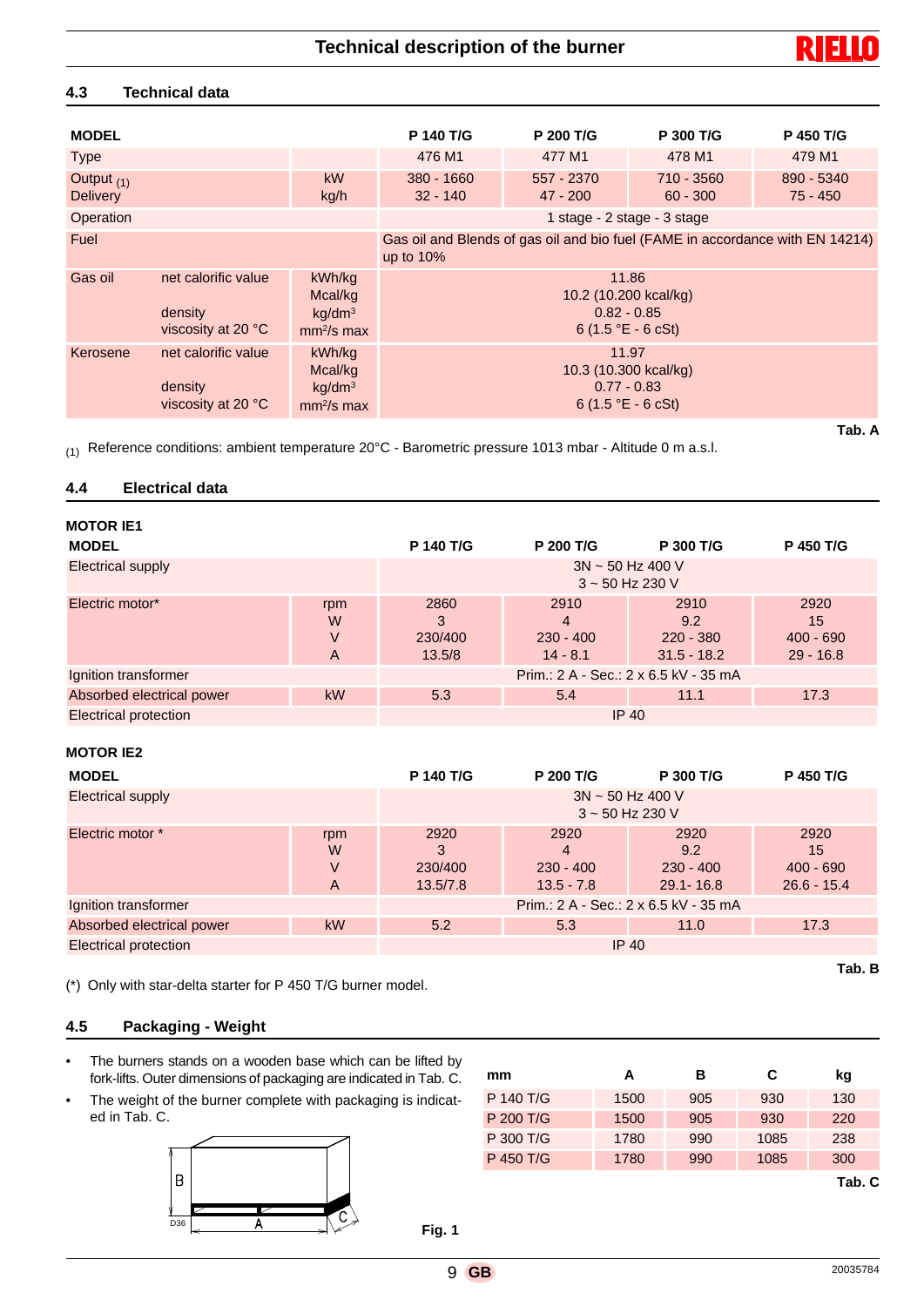#### **4.6 Overall dimensions**

The maximum dimensions of the burner are given in Fig. 2.



| mm        |     | в   |      | D            |     |        |
|-----------|-----|-----|------|--------------|-----|--------|
| P 140 T/G | 765 | 365 | 890  | 253*-363-473 | 222 | 467    |
| P 200 T/G | 795 | 396 | 890  | 281*-391-501 | 250 | 467    |
| P 300 T/G | 858 | 447 | 1000 | 314*-444-574 | 295 | 496    |
| P 450 T/G | 950 | 508 | 1070 | 346*-476-606 | 336 | 525    |
|           |     |     |      |              |     | Tab. D |

(\*) It is possible with a spacer upon request

#### **4.7 Firing rates**

Firing rates optained with three nozzles in operation. When the burner operates with only one, or two nozzles, the pressurizzation conditions are improved and no problems arise.



#### **4.7.1 Dimensions of the testing combustion chambre**

For the combustion head projection carefully follow the boiler manufacturer indications. A proper protection with refractory material on the combustion chamber shall be made, when boilers with frontal smoke box are used.



- **D** Boiler diameter (cm)
- **P** Position of the boiler movable wall (m)

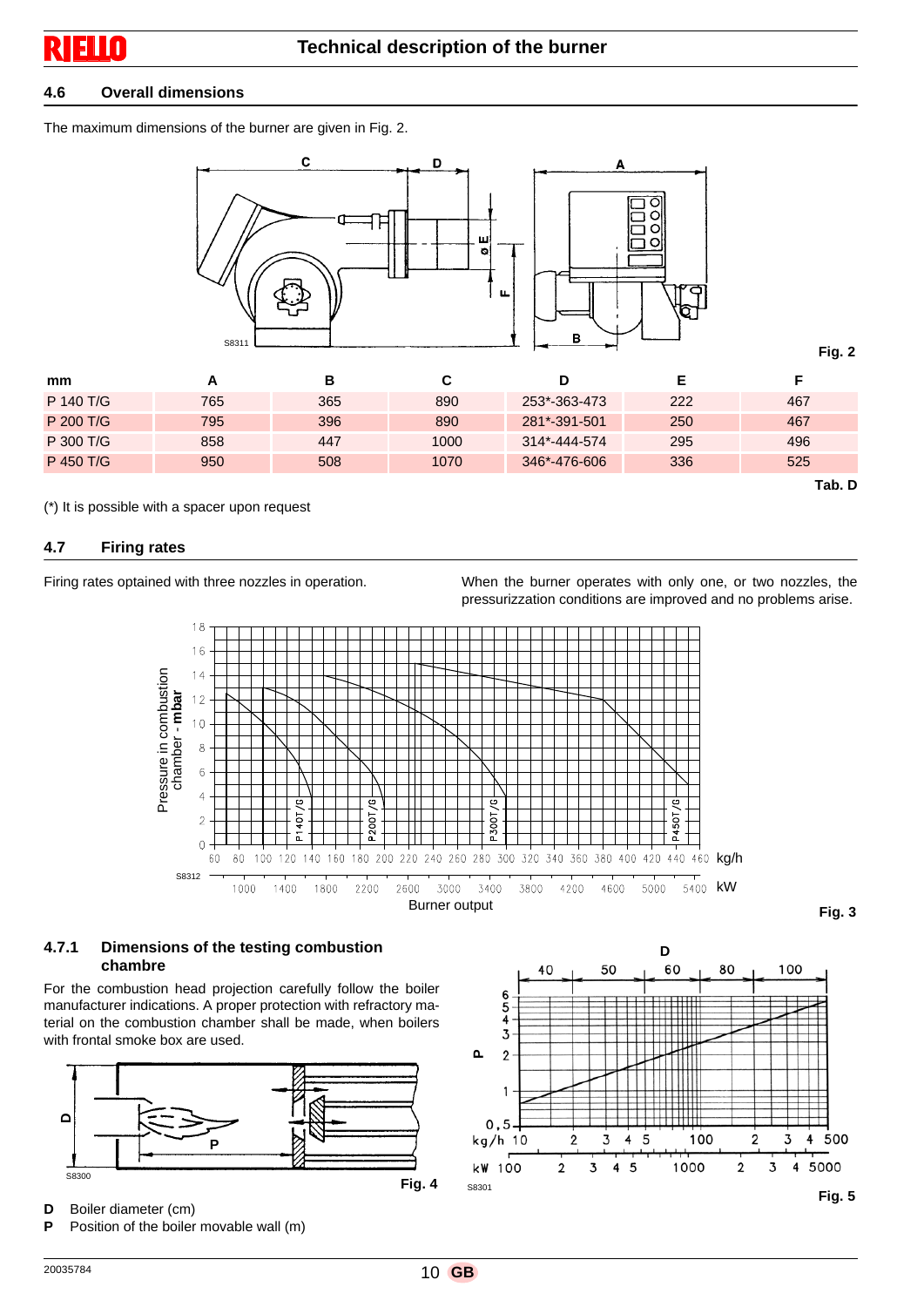#### **4.8 Burner description**

#### **P 140 - 200 T/G**



**P 300 - 450 T/G**



- 1 Suction line
- 2 Return line
- 3 Pump pressure adjustment screw<br>4 Manometer plug
- Manometer plug
- (G 1/8 for P 140 T/G and P 200 T/G; G 1/4 for P 300 T/G and P 450 T/G) 5 Vacuometer plug
- (G 1/2 for P 140 T/G and P 200 T/G; G 1/4 for P 300 T/G and P 450 T/G) 6 Reset push button of the motor
- (P 140 T/G, P 200 T/G, P 300 T/G)

# **4.9 Standard equipment**

| Extensions (P 300-450 T/G: for long head only) $\dots \dots$ No. 2 |
|--------------------------------------------------------------------|
|                                                                    |
|                                                                    |
|                                                                    |
| (*) For versions with star-delta starting.                         |

- 7 Terminal strip
- 8 Control box reset push-button and lock-out lamp
- 9 Fairleads
- 10 Ignition transformer
- 11 Rugulating bush for combustion head
- 12 Valves group with hydraulic jacks
- 13 Electric board<br>14 Combustion he
- Combustion head
- 15 Pump
- 16 Motor



In case of use with gas oil containing up to 10% Bio blend, it will be essential to use flexible oil lines suitable for bio fuel use.

R ы

Please contact Riello for further information.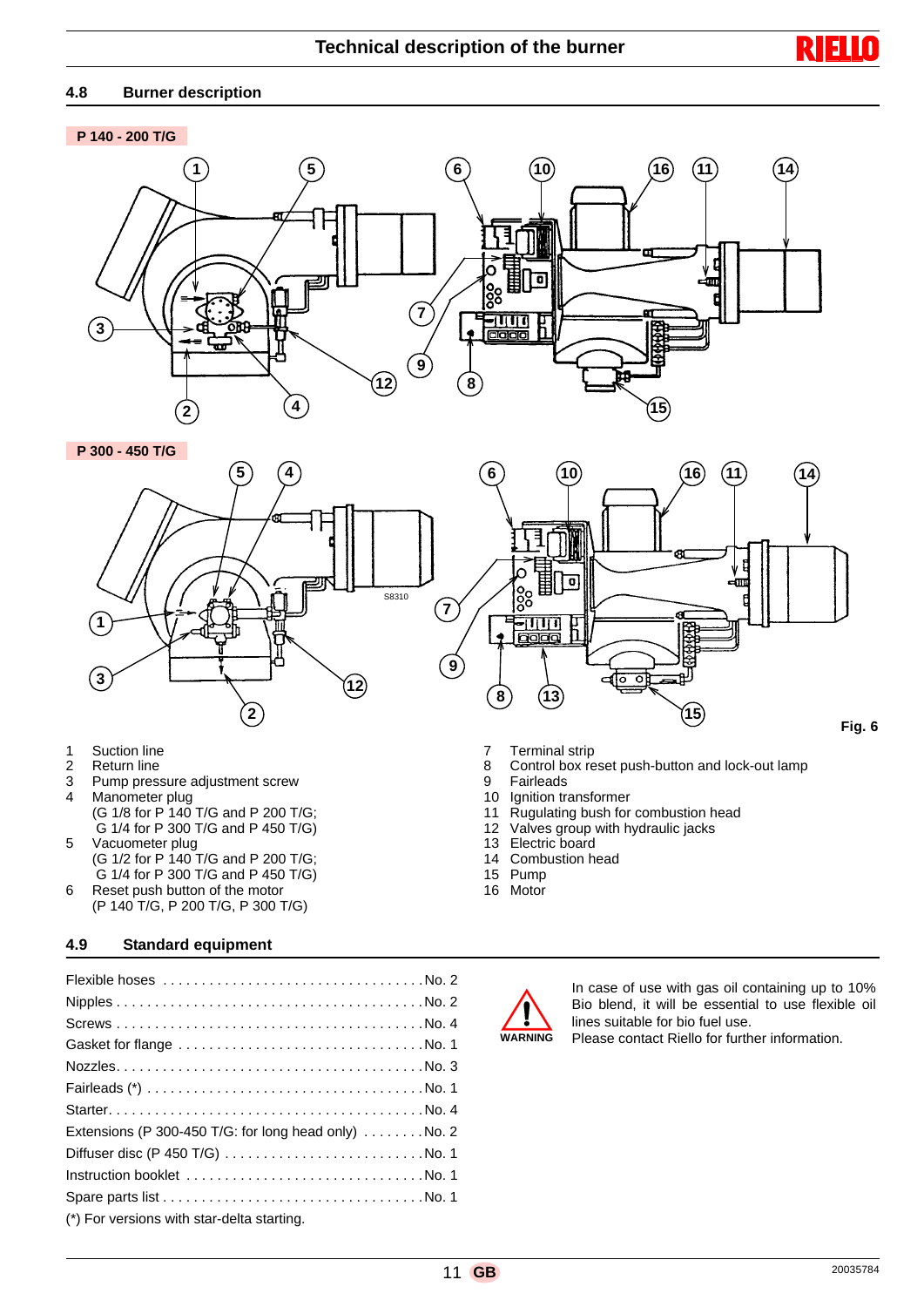#### **5 Installation**

#### **5.1 Notes on safety for the installation**

After carefully cleaning all around the area where the burner will be installed, and arranging the correct lighting of the environment, proceed with the installation operations.



All the installation, maintenance and disassembly operations must be carried out with the electricity supply disconnected.

#### **5.2 Handling**

The packaging of the burner includes a wooden platform, so it is possible to move the burner (still packaged) with a transpallet truck or fork lift truck.



The handling operations for the burner can be highly dangerous if not carried out with the greatest attention: keep any unauthorised people at a distance; check the integrity and suitableness of the available means of handling.

Check also that the area in which you are working is empty and that there is an adequate escape area (i.e. a free, safe area to which you can quickly move if the burner should fall).

When handling, keep the load at not more than 20-25 cm from the ground.



The installation of the burner must be carried out by qualified personnel, as indicated in this manual and in compliance with the standards and regulations of the laws in force.



After positioning the burner near the installation point, correctly dispose of all residual packaging, separating the various types of material. Before proceeding with the installation operations,

carefully clean all around the area where the burner will be installed.

#### **5.3 Preliminary checks**

#### **Checking the consignment**



After removing all the packaging, check the integrity of the contents. In the event of doubt, do not use the burner; contact the supplier.



The packaging elements (wooden cage or cardboard box, nails, clips, plastic bags, etc.) must not be abandoned as they are potential sources of danger and pollution; they should be collected and disposed of in the appropriate places.

#### **Checking the characteristics of the burner**

Check the identification label of the burner, showing:

- the model (**A**)(Fig. 7) and type of burner (**B**);
- the year of manufacture, in cryptographic form (**C**);
- the serial number (**D**);
- the data for electrical supply and the protection level (**E**);
- the absorbed electrical power (**F**);
- the types of fuel used and the relative supply pressures (**G**);
- the data of the burner's minimum and maximum output possibilities (**H**) (see Firing rate).





A burner label that has been tampered with, removed or is missing, along with anything else that prevents the definite identification of the burner makes any installation or maintenance work difficult.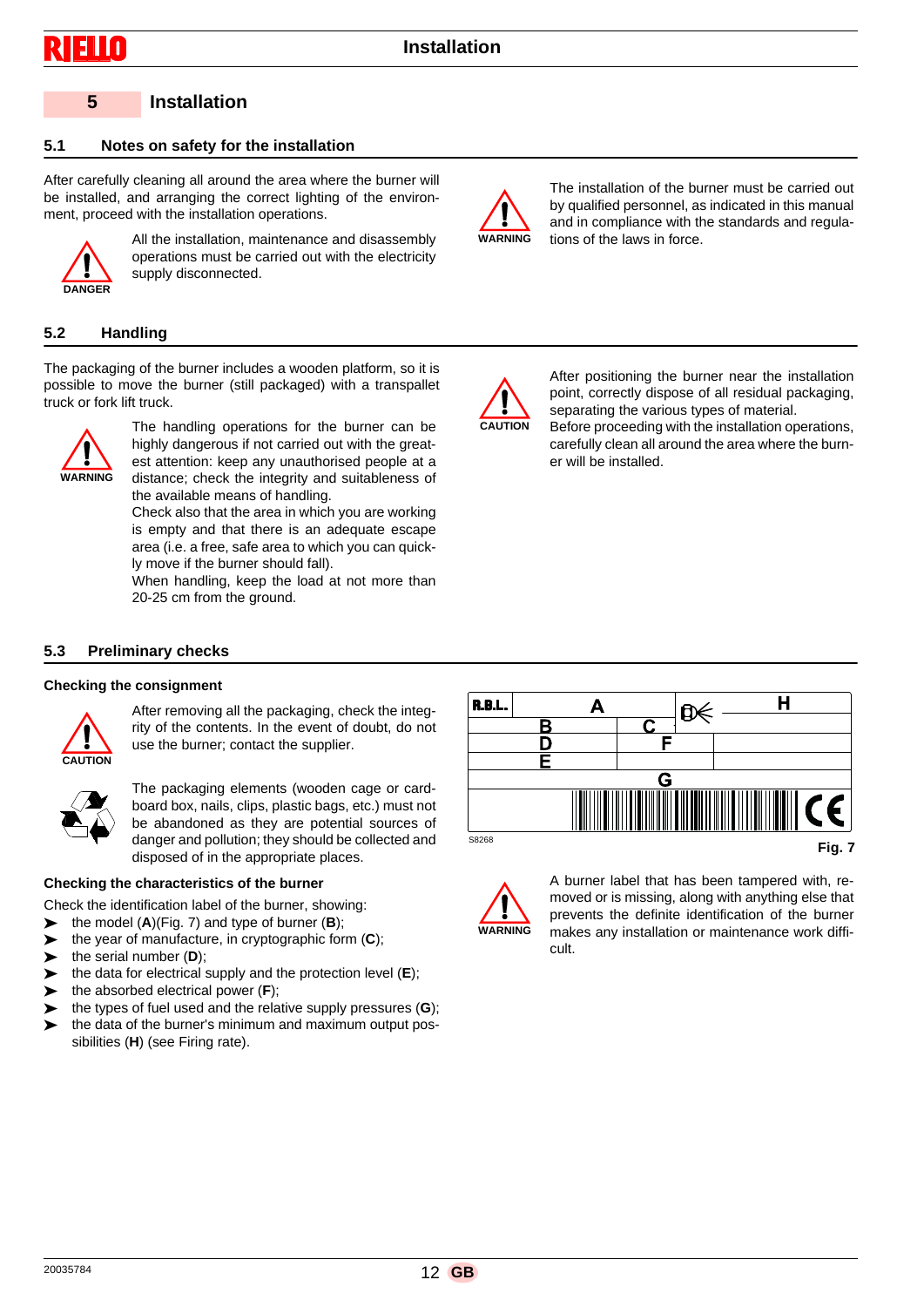

#### **5.4 Installer/Servicer notes for the use of Gas oil with Bio blends up to 10%**

- During the burner installation, check that the gasoil and bio fuel blends are in accordance with Riello specifications (please refer to the chapters "Technical Data" and "Guidance for the use of bio fuel blends up to 10%" within the burner technical manual).
- $\blacktriangleright$  If a Bio blend is in use the installer must seek information from the end user that their fuel supplier can evidence that the blends of fuel conform to the relevant standards.
- Check that the materials used in the construction of the oil tank and ancillary equipment are suitable for bio fuels, If not these must be upgraded or replaced with Bio compatible parts.
- Particular attention should be given to the oil storage tank and supply to the burner. Riello recommends that existing oil storage tanks are cleaned, inspected and any traces of water are removed BEFORE bio fuel is introduced (Contact the tank manufacturer or oil supplier for further advice). If these recommendations are not respected this will increase the risk of contamination and possible equipment failure.
- $\blacktriangleright$  In line oil filters should be replaced making sure that they are Bio compatible. Riello recommends a good quality bio com-

#### **5.5 Operating position**

The burner is designed to work only in the positions **1, 2, 3** and **4**. Installation **1** is preferable, as it is the only one that allows performing maintenance operations as described in this manual. Installations **2, 3** and **4** permit operation but make maintenance and inspection of the combustion head difficult, page 25.

patible oil filter at the tank and a secondary 100 micron filter are used to protect the burner pump and nozzle from contamination.

- The burner hydraulic components and flexible oil lines must be suitable for bio fuel use (check with Riello if in doubt). Riello have carefully chosen the specification of the bio compatible components including the flexible oil lines to protect the pump, safety value and nozzle. The Riello warranty is dependent upon the use of Riello genuine components including the oil lines, being used. The burner must be commissioned and combustion parameters set to appliance manufacturer's recommendations.
- Regularly check visually for any signs of oil leakage from seals, gaskets and hoses.
- It is strongly recommended that with Bio fuel use, oil filters are inspected and replaced every 4 months. More regularly where contamination is experienced.
- During extended periods of non operation and/or where burners are using oil as a standby fuel, it is strongly recommended that the burner is put into operation for shorts periods at least every three months.



Any other position could compromise the correct working of the appliance.

Installation **5** is prohibited for safety reasons.



#### **5.6 Boiler front-plate drilling**

Drill the combustion chamber locking plate as shown in Fig. 9. The dimensions are indicated in Tab. E.

| mm        | А   | в   | C   | D               |
|-----------|-----|-----|-----|-----------------|
| P 140 T/G | 260 | 230 | 225 | M <sub>14</sub> |
| P 200 T/G | 260 |     | 255 | M <sub>16</sub> |
| P 300 T/G | 260 |     | 300 | M <sub>18</sub> |
| P 450 T/G | 310 |     | 350 | M <sub>20</sub> |
|           |     |     |     | Tab. E          |

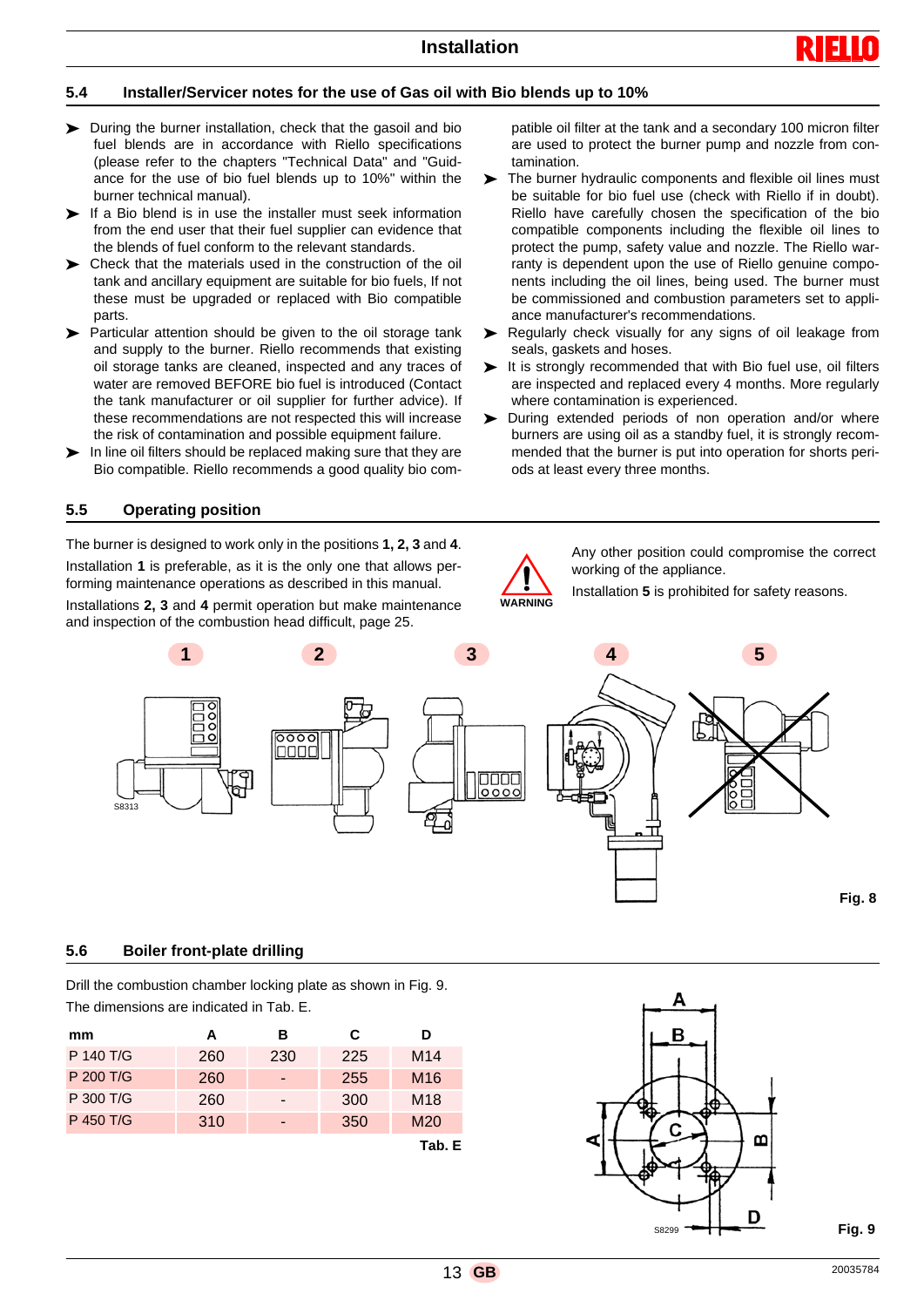**Installation**

#### **5.7 Nozzle installation**

The burner complies with the emission requirements of the EN 267 standard.

In order to guarantee that emissions do not vary, recommended and/or alternative nozzles specified by Riello in the Instruction and warning booklet should be used.



It is advisable to replace nozzles every year during regular maintenance operations.



The use of nozzles other than those specified by Riello S.p.A. and inadequate regular maintenance may result into emission limits non-conforming to the values set forth by the regulations in force, and in extremely serious cases, into potential hazards to people and objects.

The manufacturing company shall not be liable for any such damage arising from nonobservance of the requirements contained in this manual.

#### **5.7.1 Nozzles reccomended**

Type Delavan - 60° spray angle

#### **5.7.2 Choice of nozzles**

- State, first of all, the maximum output required with all three nozzles in operation.
- On the base of the maximum required output, choose, from Tab. F, three related nozzles.
- ▶ Use nozzles with a 60° spray angle at the recommended pressure of 12 bar.



The pump pressure is referred to all three nozzles operating, the pressure increases automatically with two nozzles in operation and more with only one.

For three-stage operation, up to:

- 116 kg/h (P 140 T/G)
- $-$  170 kg/h (P 200 T/G)<br> $-$  193 kg/h (P 300 T/G)
- 193 kg/h (P 300 T/G)
- $1<sup>st</sup>$  and  $2<sup>nd</sup>$  nozzle are not equal to the  $3<sup>rd</sup>$  one (Fig. 10).

Follow this procedure in order to obtain higher values of  $CO<sub>2</sub>$ (during  $1<sup>st</sup>$  and  $2<sup>nd</sup>$  stage of operation).

Rated nozzles delivery are shown in the Tab. F.

The real nozzle delivery may vary from the rated one up to  $\pm$  5%, its detection is made by weighing the oil sprayed out from the nozzle inserted in a tube.



|           |                 | GPH             |                 | kg/h                           |
|-----------|-----------------|-----------------|-----------------|--------------------------------|
|           | 1 <sup>st</sup> | 2 <sub>nd</sub> | 3 <sup>rd</sup> | $1^{st}$ + $2^{nd}$ + $3^{rd}$ |
|           | 6.5             | 6.5             | 3.5             | 71.1                           |
|           | 7               | $\overline{7}$  | 4               | 77.2                           |
|           | 7.5             | 7.5             | 4               | 81.6                           |
|           | 8               | 8               | 4               | 85.8                           |
|           | 8.3             | 8.3             | 4               | 88.4                           |
|           | 8.5             | 8.5             | 4.5             | 92.3                           |
|           | 9               | 9               | 5               | 98.7                           |
| P 140 T/G | 9.5             | 9.5             | 6               | 107.4                          |
|           | 9.5             | 9.5             | 8               | 115.9                          |
|           | 9.5             | 9.5             | 9.5             | 122.4                          |
|           | 10              | 10              | 10              | 128.7                          |
|           |                 |                 |                 | 135.3                          |
|           | 10.5<br>11      | 10.5<br>11      | 10.5            | 141.6                          |
|           |                 |                 | 11              |                                |
|           | 10              | 10              | 5               | 107.3                          |
|           | 10.5            | 10.5            | 5               | 111.7                          |
|           | 10.5            | 10.5            | 6               | 115.9                          |
|           | 11              | 11              | 6.5             | 122.3                          |
|           | 12              | 12              | 6.5             | 130.9                          |
|           | 12              | 12              | 7.5             | 135.2                          |
| 200 T/G   | 13              | 13              | 7.5             | 143.8                          |
|           | 13.8            | 13.8            | 7.5             | 150.7                          |
| <u>Δ.</u> | 13.8            | 13.8            | 10              | 161.3                          |
|           | 13.8            | 13.8            | 12              | 169.9                          |
|           | 13.8            | 13.8            | 13.8            | 177.6                          |
|           | 14              | 14              | 14              | 180.3                          |
|           | 15              | 15              | 15              | 193.2                          |
|           | 15.3            | 15.3            | 15.3            | 197.1                          |
|           | 13.8            | 10.5            | 10.5            | 149.4                          |
|           | 13.8            | 11.0            | 11.0            | 153.6                          |
|           | 13.8            | 12.0            | 12.0            | 162.2                          |
|           | 14.0            | 13.0            | 13.0            | 171.7                          |
|           | 15.3            | 13.8            | 13.8            | 184.1                          |
|           | 15.0            | 14.0            | 14.0            | 184.6                          |
|           | 15.0            | 15.0            | 15.0            | 193.2                          |
|           | 15.3            | 15.3            | 15.3            | 197.1                          |
| 300 T/G   | 16.0            | 16.0            | 16.0            | 206.1                          |
|           | 17.0            | 17.0            | 17.0            | 219.0                          |
| Δ.        | 17.5            | 17.5            | 17.5            | 225.3                          |
|           | 18.0            | 18.0            | 18.0            | 231.9                          |
|           | 19.0            | 19.0            | 19.0            | 244.8                          |
|           | 19.5            | 19.5            | 19.5            | 251.1                          |
|           | 20.0            | 20.0            | 20.0            | 257.7                          |
|           | 21.5            | 21.5            | 21.5            | 276.9                          |
|           | 22.0            |                 |                 |                                |
|           |                 | 22.0            | 22.0            | 283.2                          |
|           | 24.0            | 24.0            | 24.0            | 309.0                          |
|           | 17.5            | 17.5            | 17.5            | 225.3                          |
|           | 18              | 18              | 18              | 231.9                          |
|           | $\overline{19}$ | 19              | 19              | 244.8                          |
|           | 19.5            | 19.5            | 19.5            | 251.1                          |
|           | 20.0            | 20.0            | 20.0            | 257.7                          |
| 450 T/G   | 21.5            | 21.5            | 21.5            | 276.9                          |
|           | 22.0            | 22.0            | 22.0            | 283.2                          |
| <u>Δ.</u> | 24.0            | 24.0            | 24.0            | 309.0                          |
|           | 26.0            | 26.0            | 26.0            | 334.7                          |
|           | 28.0            | 28.0            | 28.0            | 360.5                          |
|           | 30.0            | 30.0            | 30.0            | 386.3                          |
|           | 32.0            | 32.0            | 32.0            | 412.0                          |
|           | 35.0            | 35.0            | 35.0            | 450.6                          |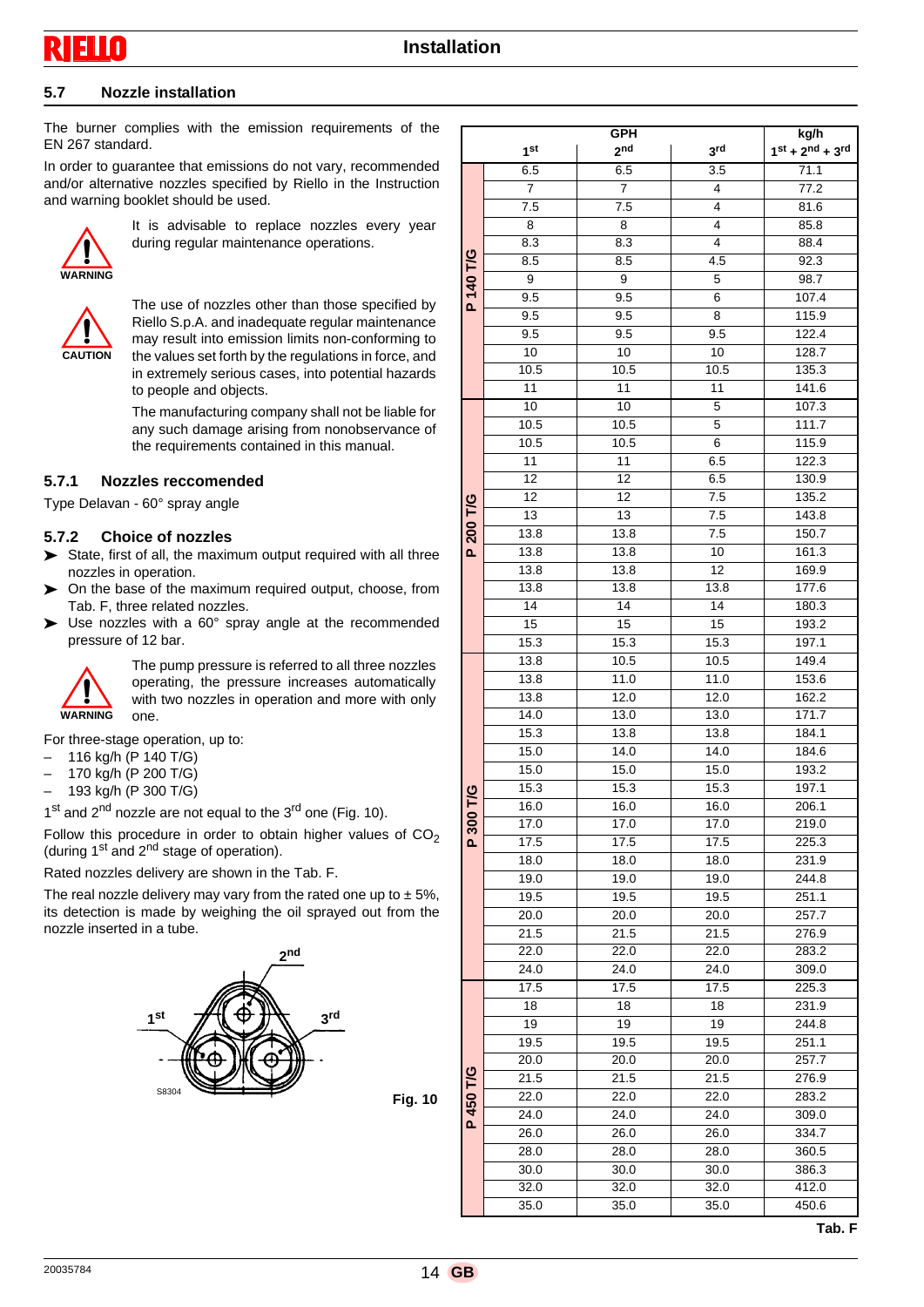

#### **5.7.3 Operation and efficiency of the burner**

|              |                                                                                                                                                                                        | Power and output                                                                                                                     |                |      |                |      |  |
|--------------|----------------------------------------------------------------------------------------------------------------------------------------------------------------------------------------|--------------------------------------------------------------------------------------------------------------------------------------|----------------|------|----------------|------|--|
| <b>Model</b> | <b>THIRD STAGE</b>                                                                                                                                                                     |                                                                                                                                      | <b>Minimum</b> |      | <b>Maximum</b> |      |  |
|              |                                                                                                                                                                                        |                                                                                                                                      | kW             | kg/h | kW             | kg/h |  |
|              | 1 <sup>st</sup> nozzle                                                                                                                                                                 | 1 <sup>st</sup> stage of operation                                                                                                   | 380            | 32   | 545            | 46   |  |
| P 140 T/G    | $1st + 2nd$ nozzle                                                                                                                                                                     | 2 <sup>nd</sup> stage of operation                                                                                                   | 664            | 56   | 1103           | 93   |  |
|              | $1st + 2nd + 3rd$ nozzle                                                                                                                                                               | 3 <sup>rd</sup> stage of operation                                                                                                   | 830            | 70   | 1660           | 140  |  |
|              | 1 <sup>st</sup> nozzle                                                                                                                                                                 | 1 <sup>st</sup> stage of operation                                                                                                   | 557            | 47   | 794            | 67   |  |
| P 200 T/G    | $\overline{1^{st}+2^{nd}}$ nozzle                                                                                                                                                      | 2 <sup>nd</sup> stage of operation                                                                                                   | 1067           | 90   | 1576           | 133  |  |
|              | $1st + 2nd + 3rd$ nozzle                                                                                                                                                               | 3 <sup>rd</sup> stage of operation                                                                                                   | 1186           | 100  | 2372           | 200  |  |
|              | $\overline{1}$ <sup>st</sup> nozzle                                                                                                                                                    | 1 <sup>st</sup> stage of operation                                                                                                   | 712            | 60   | 1186           | 100  |  |
| P 300 T/G    | $1st + 2nd$ nozzle                                                                                                                                                                     | 2 <sup>nd</sup> stage of operation                                                                                                   | 1245           | 105  | 2372           | 200  |  |
|              | $1st + 2nd + 3rd$ nozzle                                                                                                                                                               | 3 <sup>rd</sup> stage of operation                                                                                                   | 1779           | 150  | 3558           | 300  |  |
|              | 1 <sup>st</sup> nozzle                                                                                                                                                                 | 1 <sup>st</sup> stage of operation                                                                                                   | 890            | 75   | 1780           | 150  |  |
| P 450 T/G    | $1st + 2nd$ nozzle                                                                                                                                                                     | 2 <sup>nd</sup> stage of operation                                                                                                   | 1780           | 150  | 3560           | 300  |  |
|              | $1st + 2nd + 3rd$ nozzle                                                                                                                                                               | 3 <sup>rd</sup> stage of operation                                                                                                   | 2670           | 225  | 5340           | 450  |  |
|              | Tab. G<br>5.8<br><b>Pump pressure</b><br>The pump leaves the factory rated at 12 bar.<br>Pay attention to not overcome the pump pressure<br>values of 10 and 14 bar.<br><b>WARNING</b> |                                                                                                                                      |                |      |                |      |  |
| 5.9          | <b>Combustion head adjustment</b>                                                                                                                                                      |                                                                                                                                      |                |      |                |      |  |
|              |                                                                                                                                                                                        | At the end, on the base of the maximum output, you obtain the<br>combustion head adjustment from the diagramm (Fig. 12).             | $500 -$        |      |                |      |  |
|              |                                                                                                                                                                                        | The adjustment should be made by turning the screw A (Fig. 11)<br>till the set-point (see Fig. 12) is on the line with the washer B. | 450            |      |                |      |  |

### **5.8 Pump pressure**



#### **5.9 Combustion head adjustment**



500 450  $400 -$ [2] 50 350 Maximum output kg/h Maximum output kg/h300 کھ 250 200  $\frac{1}{200}$ 150  $\overline{\mathbf{A}^{\prime}}$ 100 70 D3419  $\mathbf 0$  $\overline{2}$  $\overline{3}$  $\overline{4}$  $\overline{5}$ 6 8 9  $10$ Combustion head adjustment (set-point N°)

#### **Fig. 12**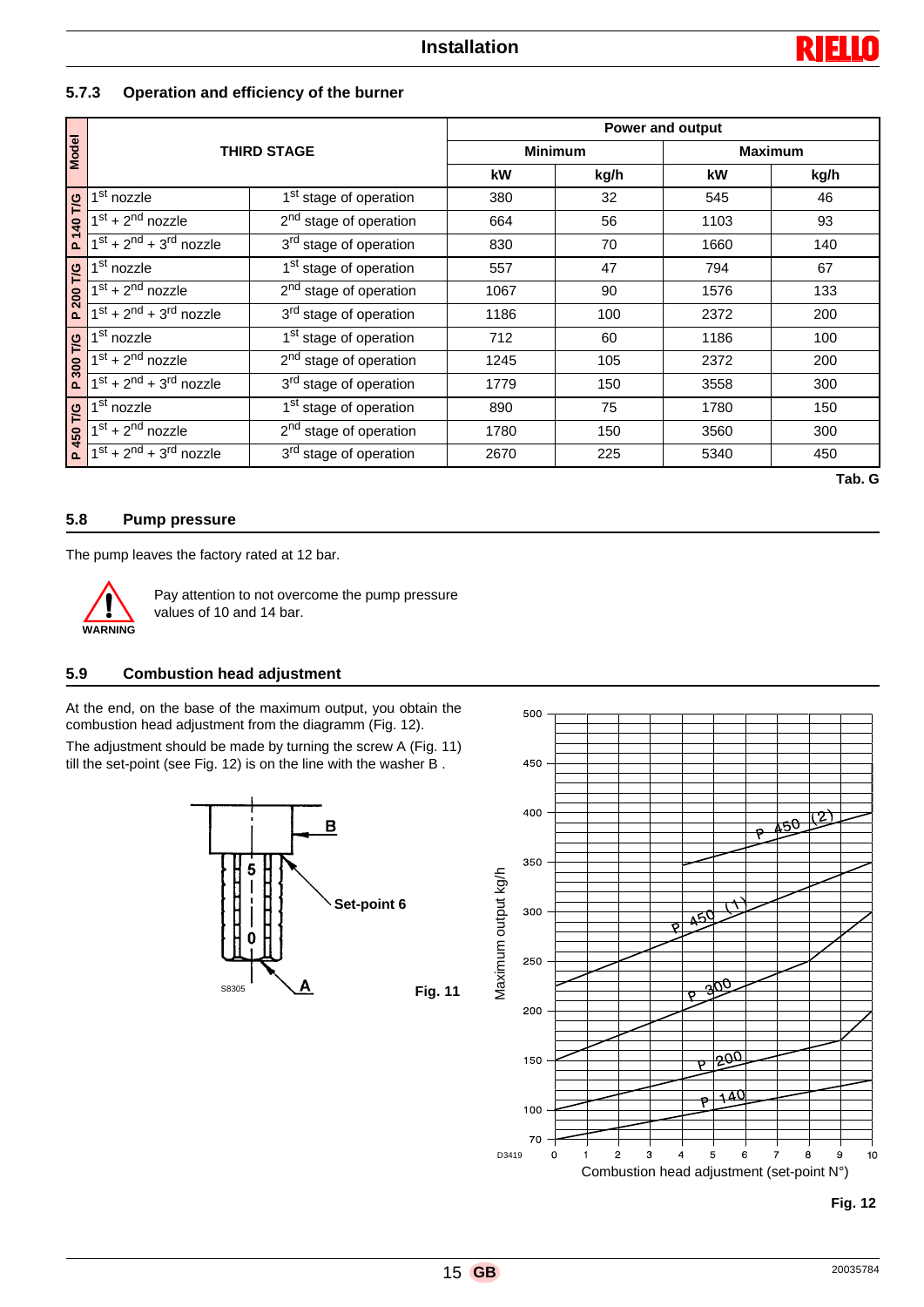## **5.9.1 Diffuser disc replacenet**

#### **Only for P 450 T/G**

Depending on the desired output, you can use the ready-fitted standard-issue diffuser disc or the disc supplied (Fig. 12).

To replace the diffuser disc, proceed as follows:

- $\triangleright$  unscrew screws 1)(Fig. 13);
- $\blacktriangleright$  slide the ventilating part back on pins 2);
- $\blacktriangleright$  first unscrew screws 3), then replace diffuser disc.

Refit all parts following the above procedure in reverse order.



#### **5.10 Air damper adjustment**

The air dampers adjustment shall be set each time in relation with the nozzles delivery and the combustion chamber pressurization. Fig. 14 shows the placement of the air dampers, as Fig. 15 their correspondent hydraulic jacks.





To open or close the air dampers proceed as follows:

- $\triangleright$  loose the ring nut 1)(Fig. 16),
- $\triangleright$  turn clockwise the exagonal body 2) in order to decrease the air flow, and counterclockwise to increase it.

The right adjustment of the air dampers may be detect by checking the combustion results in the three stages of burner operation.

To check the combustion during the different stages, the commutator should be set to the position corresponding to the burner stage to be controlled.





 **Fig. 14**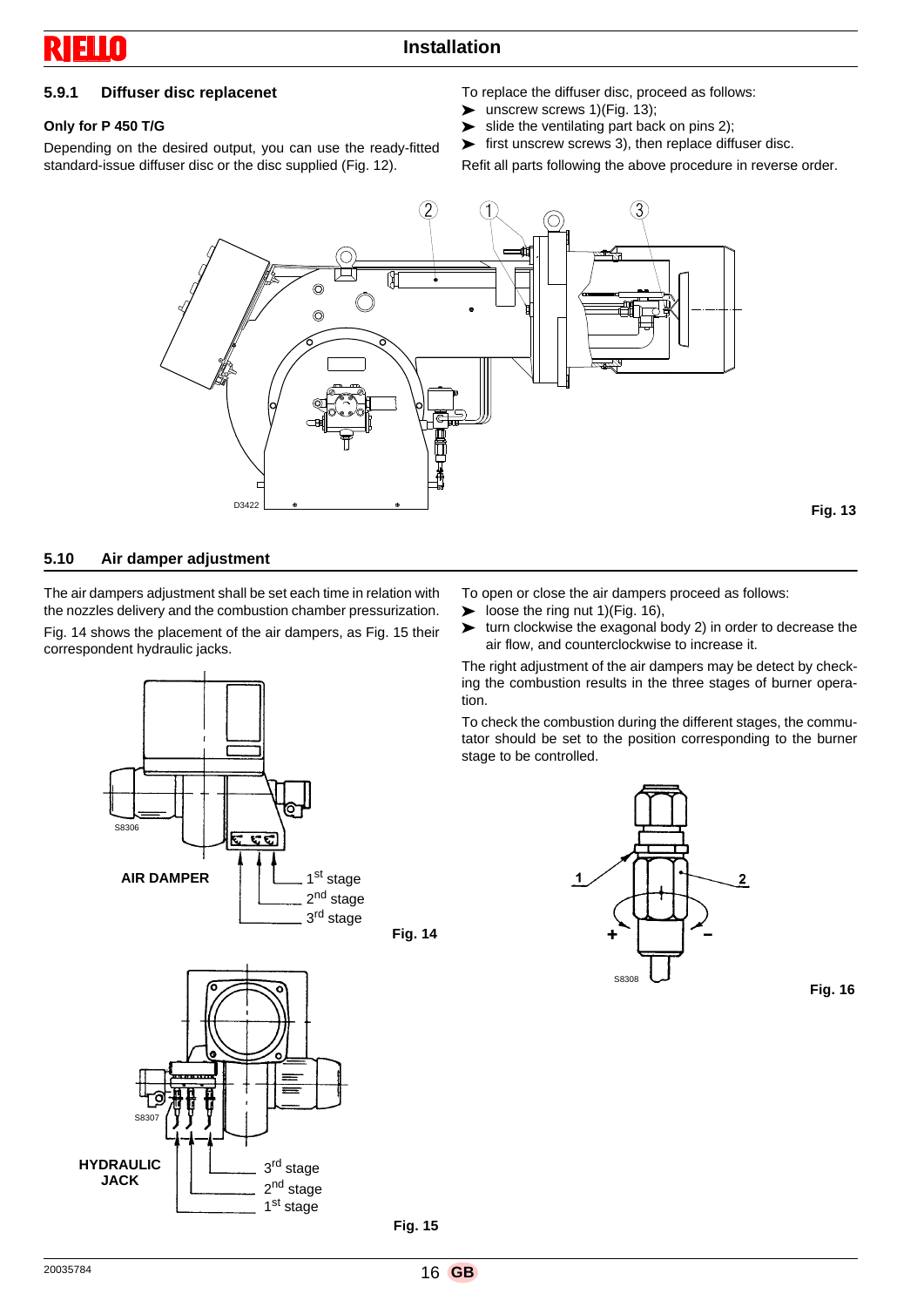#### **5.11 Gas oil supply**



Where gas oil containing bio diesel is in use, it is recommended to avoid over oxygenation of the blended fuels.

Where at all possible avoid the use of two pipe systems where the circulated fuel is returned to the tank.

If this cannot be avoided make sure that the return pipe is normally below the surface of the fuel level within the storage tank.



In case of use with gas oil containing up to 10% Bio blend, it will be essential to use flexible oil lines suitable for bio fuel use.

Please contact Riello for further information.



It is strongly recommended a periodic check of the pump pressure operation (annually or better every six months, if the burner operation is continuous).



You are advised to use additional filters on the fuel supply line.

Riello recommends a good quality fuel filter at the tank (Fig. 17 - Fig. 18) and a secondary filter (100  $\mu$  for gas oil and 15  $\mu$  for kerosene) are used to protect the burner pump and nozzle from contamination.

In case of Biodiesel use, pay attention to install Biocompatible filters.

#### **5.11.1 Double-pipe circuit**

The burner is equipped with a self-priming pump which is capable of feeding itself within the limits listed in the Tab. H.

#### **The tank higher than the burner A (Fig. 17)**

The distance "P" must not exceed 10 meters in order to avoid subjecting the pump's seal to excessive strain; the distance "V" must not exceed 4 meters in order to permit pump self-priming even when the tank is almost completely empty.

#### **The tank lower than the burner B (Fig. 17)**

Pump depression values higher than 0.45 bar (35 cm Hg) must not be exceeded because at higher levels gas is released from the fuel, the pump starts making noise and its working life-span decreases.

It is good practice to ensure that the return and suction lines enter the burner from the same height; in this way it will be more improbable that the suction line fails to prime or stops priming.



Key (Fig. 17)

- H Pump/Foot valve height difference
- L Piping length
- ø Inside pipe diameter
- 1 Burner<br>2 Pump
- Pump
- 3 Filter
- 4 Manual on/off valve
- 5 Suction line
- 6 Foot valve
- 7 Rapid closing manual valve remote controlled (only Italy)<br>8 On/off solenoid valve (only Italy)
- On/off solenoid valve (only Italy)
- 9 Return line<br>10 Check valve
- 10 Check valve (only Italy)<br>11 Tank filter
- **Tank filter**

| н      | P 140-200-300 T/G |                     | P 450 T/G           |           |  |
|--------|-------------------|---------------------|---------------------|-----------|--|
| meters | L meters          |                     | L meters            |           |  |
|        | $Ø$ 14 mm         | $\varnothing$ 16 mm | $\varnothing$ 16 mm | $Ø$ 18 mm |  |
| 0      | 50                | 60                  | 20                  | 40        |  |
| 0,5    | 40                | 50                  | 18                  | 35        |  |
| 1      | 30                | 40                  | 15                  | 30        |  |
| 1,5    | 20                | 30                  | 13                  | 25        |  |
| 2      | 10                | 20                  | 10                  | 20        |  |
| 3      | 5                 | 10                  | 5                   | 10        |  |

**Tab. H**

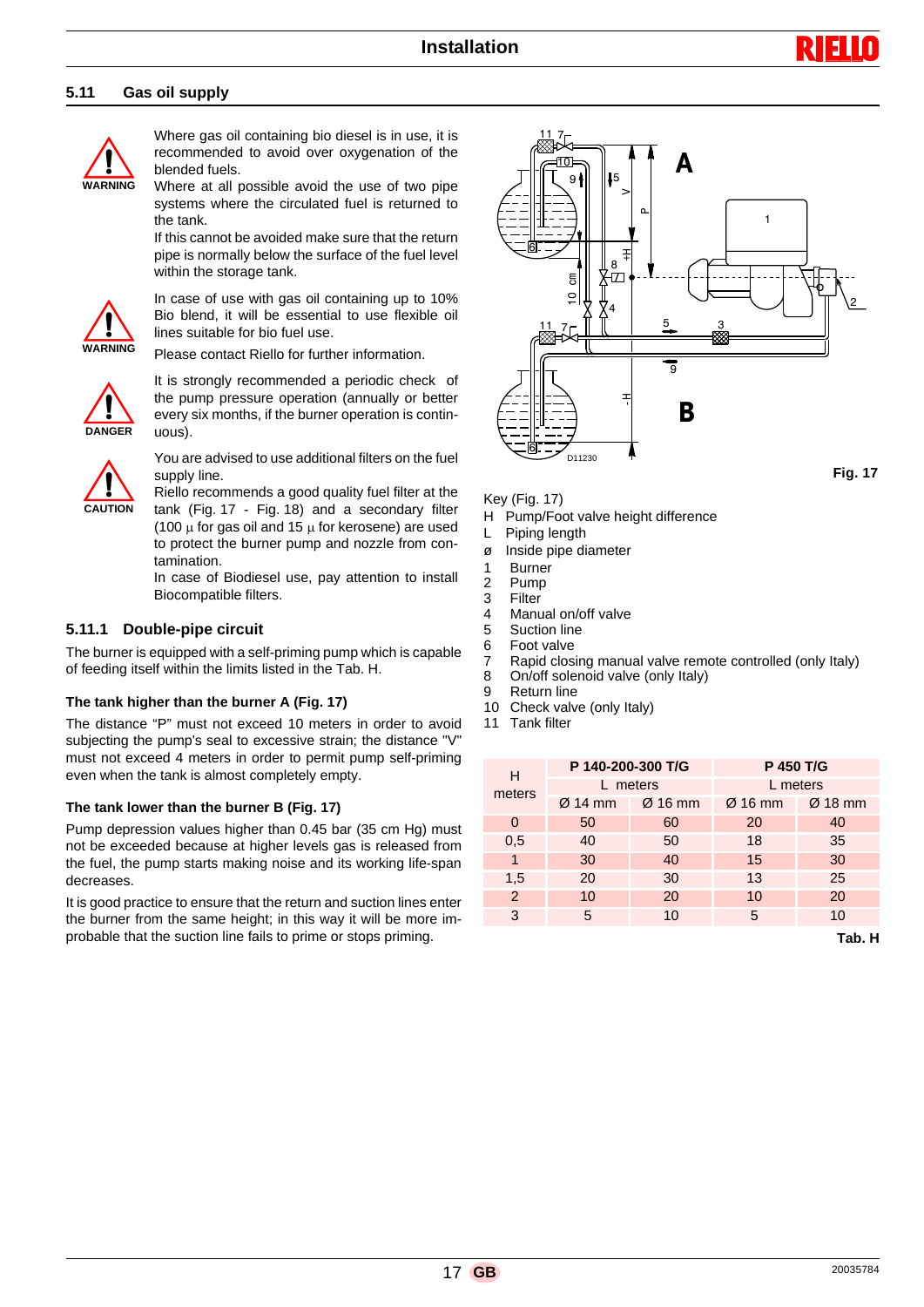

#### **5.11.2 Single-pipe circuit**

In order to obtain single-pipe working it is necessary to unscrew the return hose, remove the by-pass screw 6)(Fig. 19) and then screw the plug 2).

The distance "P" must not exceed 10 meters in order to avoid subjecting the pump's seal to excessive strain; the distance "V" must not exceed 4 meters.

For the priming pump loosen the screw 3)(Fig. 19) in order to bleed off the air contained in the suction line and wait until the fuel flows out.

#### Key (Fig. 18)

H Pump/Foot valve height difference

- L Piping length
- ø Inside pipe diameter
- 1 Burner<br>2 Pump
- 2 Pump<br>3 Filter
- 3 Filter<br>4 Manu
- Manual on/off valve
- 5 Suction line<br>6 Foot valve
- 6 Foot valve<br>7 Rapid clos
- Rapid closing manual valve remote controlled (only Italy)
- 8 On/off solenoid valve (only Italy)<br>11 Tank filter
- **Tank filter**



#### **Fig. 18**

| н        | P 140-200-300 T/G   |                     | P 450 T/G           |           |
|----------|---------------------|---------------------|---------------------|-----------|
| meters   | L meters            |                     | L meters            |           |
|          | $\varnothing$ 14 mm | $\varnothing$ 16 mm | $\varnothing$ 16 mm | $Ø$ 18 mm |
| $\Omega$ | 20                  | 40                  | 20                  | 40        |
| 0,5      | 25                  | 45                  | 25                  | 45        |
| 1        | 30                  | 50                  | 30                  | 50        |
| 1,5      | 35                  | 55                  | 35                  | 55        |
| 2        | 40                  | 60                  | 40                  | 60        |
|          |                     |                     |                     | Tab. I    |

#### **5.12 Hydraulic connections**

The pumps are equipped with a by-pass that connects return line and suction line. The pumps are installed on the burner with the by-pass closed by screw 6)(Fig. 19).

It is therefore necessary to connect both hoses to the pump.

The pump will break immediately if it is run with the return line closed and the by-pass screw inserted.

Remove the plugs from the suction and return connections of the pump.

Insert the hose connections with the supplied seals into the connections and screw them down.



Take care that the hoses are not stretched or twisted during installation.

Install the hoses where they cannot be stepped on or come into contact with hot surfaces of the boiler and where they do not hamper the opening of the burner.

Now connect the other end of the hoses to the suction and return lines by using the supplied nipples.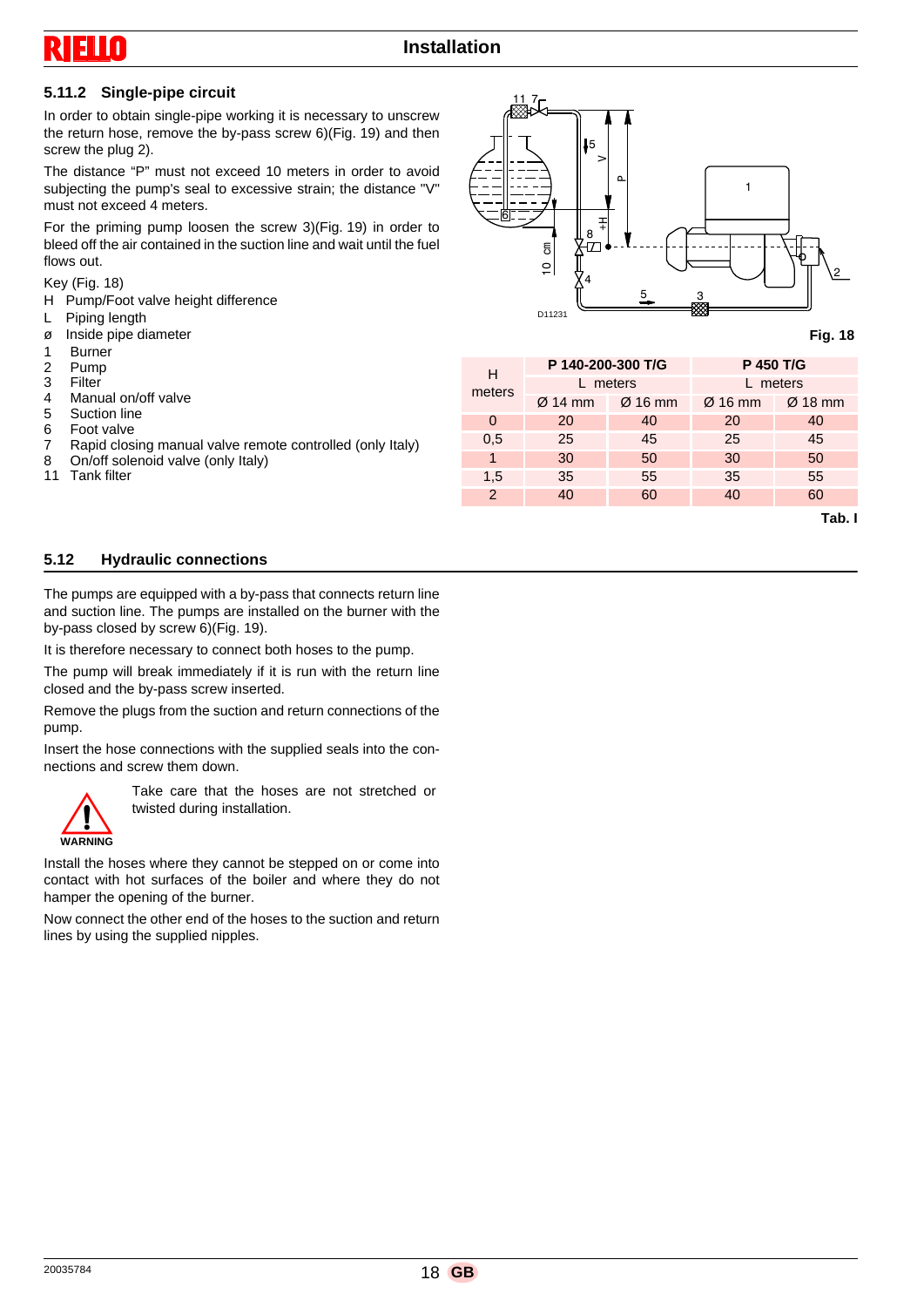#### **5.13 Pump**



In case of use with gas oil containing up to 10% Bio blend, it will be essential to use flexible oil lines suitable for bio fuel use.

Please contact Riello for further information.

#### **P 140-200 T/G - Suntec E7**



#### **P 300 T/G - Suntec TA2**





**P 450 T/G - Suntec TA3**





 **Fig. 19**

Key (Fig. 19)

- 1 Suction G 1/2"
- 2 Return G 1/2"<br>3 Pressure gauge connection G 1/8"
- 3 Pressure gauge connection G 1/8"<br>4 Vacuum meter connection G 1/8"
- Vacuum meter connection
- 5 Pressure adjustment screw<br>6 Screw for by-pass
- Screw for by-pass
- 7 Pressure gauge attachment G 1/4"

#### **5.13.1 Technical data**

#### **Suntec E7**

| Min. delivery rate at 12 bar pressure | kg/h          | 230             |
|---------------------------------------|---------------|-----------------|
| Delivery pressure range               | bar           | $10 - 21$       |
| Max. suction depression               | bar           | 0.45            |
| Viscosity range                       | $mm2/s$ (cSt) | $2.8 - 200$     |
| Max. gas oil temperature              | °C            | 90              |
| Max. suction and return pressure      | bar           | 1.5             |
| Pressure calibration in the factory   | bar           | 12 <sup>2</sup> |
| Filter mesh width                     | mm            | 0.17            |
|                                       |               | Tah J           |

**Suntec TA2**

| kg/h          | 380       |
|---------------|-----------|
| bar           | $7 - 40$  |
| bar           | 0.45      |
| $mm2/s$ (cSt) | $4 - 800$ |
| °C.           | 140       |
| bar           | 5         |
| bar           | 30        |
|               |           |

**Tab. K**

#### **Suntec TA3**

| Min. delivery rate at 12 bar pressure | kg/h          | 665       |
|---------------------------------------|---------------|-----------|
| Delivery pressure range               | bar           | $7 - 40$  |
| Max. suction depression               | bar           | 0.45      |
| Viscosity range                       | $mm2/s$ (cSt) | $4 - 800$ |
| Max. gas oil temperature              | °C            | 140       |
| Max. suction and return pressure      | bar           | 1.5       |
| Pressure calibration in the factory   | bar           | 30        |
| Filter mesh width                     | mm            | 0.17      |

**Tab. L**

#### **5.13.2 Pump priming**



**Before starting the burner, make sure that the tank return line is not clogged.** 

**Obstructions in the line could cause the sealing organ located on the pump shaft to break.** (The pump leaves the factory with the by-pass closed).

- For self-priming to take place, the screw 3)(Fig. 19) of the pump must be loosened in order to bleed off the air contained in the suction line.
- The pump can be considered to be primed when the gas oil starts coming out of the screw 3).

The time required for this operation depends upon the diameter and length of the suction tubing.

If the pump fails to prime at the first starting of the burner and the burner locks out, wait approx. 15 seconds, reset the burner, and then repeat the starting operation as often as required. After 5 or 6 starting operations allow 2 or 3 minutes for the transformer to cool.



The a.m. operation is possible because the pump is already full of fuel when it leaves the factory.

If the pump has been drained, fill it with fuel through the opening on the vacuum meter prior to starting; otherwise, the pump will seize.

Whenever the length of the suction piping exceeds 20-30 meters, the supply line must be filled using a separate pump.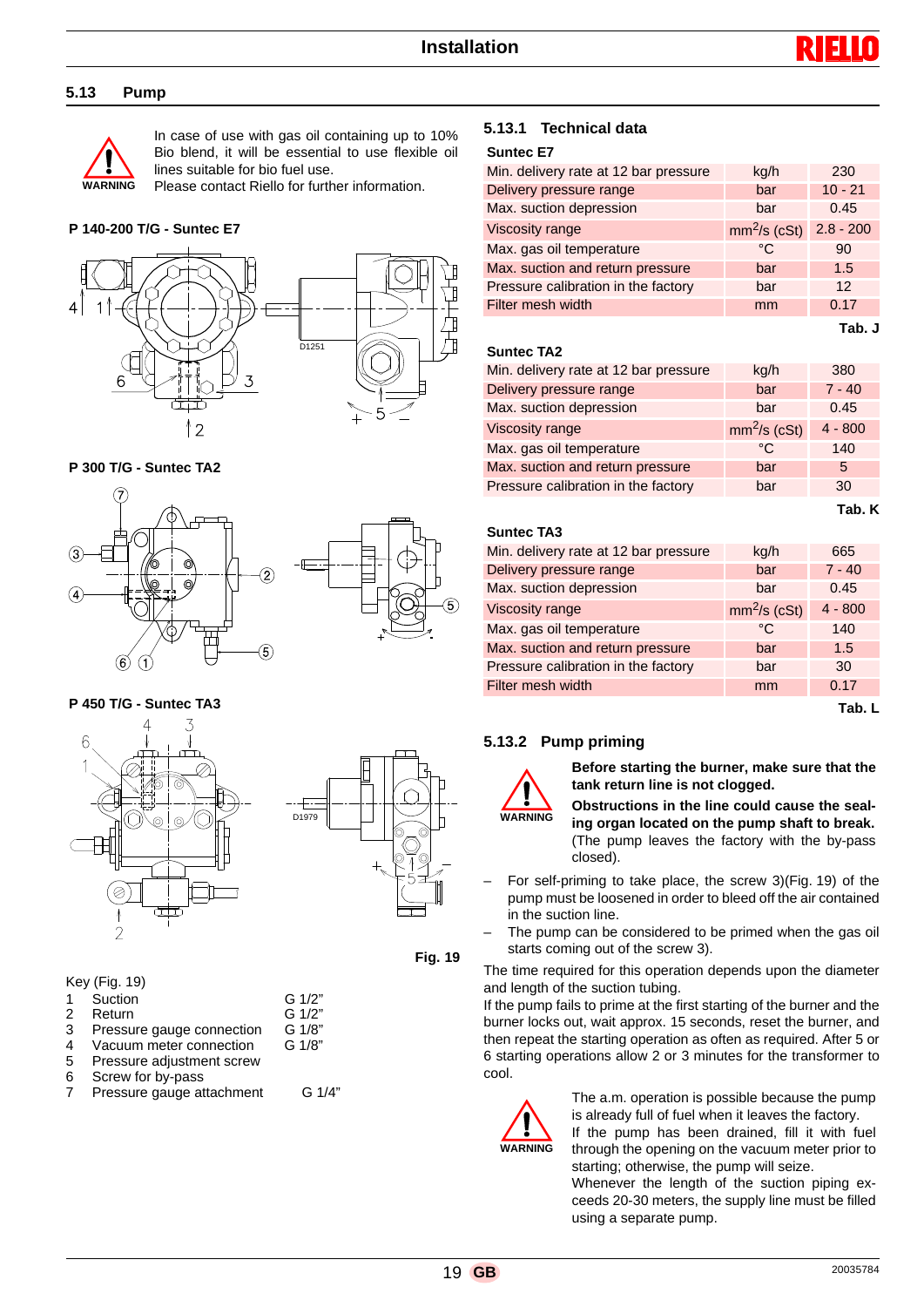**DANGER**

# **6 Electrical system**

### **6.1 Notes on safety for the electrical wiring**



- Electrical wiring must be carried out by qualified personnel and in compliance with the regulations currently in force in the country of destination. Refer to the wiring diagrams.
- The manufacturer declines all responsibility for modifications or connections different from those shown in the wiring diagrams.
- Do not invert the neutral with the phase in the electrical supply line. Any inversion would cause a lockout due to firing failure.
- $\triangleright$  Check that the electrical supply of the burner corresponds to that shown on the identification label and in this manual.
- The burners have been set for intermittent operation. This means they should compulsorily be stopped at least once every 24 hours to enable the control box to perform checks of its own start-up efficiency. Normally the boiler's thermostat/pressure switch ensures the stopping of the burner.

If this is not the case, it is necessary to apply in series with IN a timer switch that turns off the burner at least once every twenty-four hours. Refer to the wiring diagrams.

- The electrical safety of the device is obtained only when it is correctly connected to an efficient earthing system, made according to current standards. It is necessary to check this fundamental safety requirement. In the event of doubt, have the electrical system checked by qualified personnel.
- The electrical system must be suitable for the maximum input power of the device, as indicated on the label and in the manual, checking in particular that the section of the cables is suitable for the input power of the device.
- $\triangleright$  For the main power supply of the device from the electricity mains:
- do not use adapters, multiple sockets or extensions;
- use an omnipolar switch, as indicated by the current safety standards.
- $\triangleright$  Do not touch the device with wet or damp body parts and/or in bare feet.
- Do not pull the electric cables.

Before carrying out any maintenance, cleaning or checking operations:



disconnect the electrical supply from the burner by means of the main system switch;



isolate the fuel supply.

If the cover is still present, remove it and proceed with the electrical wiring according to the wiring diagrams.

#### **6.2 Electrical panel**



Electrical wiring must be made in accordance with the regulations currently in force in the country of destination and by qualified personnel.

Riello S.p.A. declines all liability for modifications or connections other than those shown on these diagrams.

#### **HOURCOUNTER**

Deducting the number of hours of 2<sup>nd</sup> nozzle hourcounter from those indicated in the 1<sup>st</sup> nozzle hourcounter you could know how many hours the burner has been performing only at 1<sup>st</sup> stage. The same procedure to detect the performance hours of the 2nd stage alone, deduct from the  $2<sup>nd</sup>$  stage hourcounter the hours indicated in the 3rd nozzle hourcounter. The hours of 3rd stage operation are shown rightly on the 3<sup>rd</sup> nozzle hourcounter.

#### **COMMUTATOR**

- **Pos. 0**: burner stop
- **Pos. 1**: burner operation only at 1<sup>st</sup> stage
- **Pos. 2:** burner operation at 1<sup>st</sup> and 2<sup>nd</sup> stage
- **Pos. 3**: burner operation at 1<sup>st</sup>, 2<sup>nd</sup>, 3<sup>rd</sup> stage

#### **MOTOR LOCK-OUT**

It is caused by the overload relay in case of overload or no electic supply. Release by pressing the pushbutton on thermal relay.



 **Fig. 20**



- A  $1<sup>st</sup>$  nozzle hourcounter with operation signal<br>B  $2<sup>nd</sup>$  nozzle hourcounter with operation signal
- B  $2<sup>nd</sup>$  nozzle hourcounter with operation signal C  $3<sup>rd</sup>$  nozzle hourcounter with operation signal
- $\overline{C}$   $\overline{3}^{\text{rd}}$  nozzle hourcounter with operation signal<br>D Motor lock-out signal
- Motor lock-out signal
- E 4 positions commutator<br>E Control box lock-out sig Control box lock-out signal with re-set push-button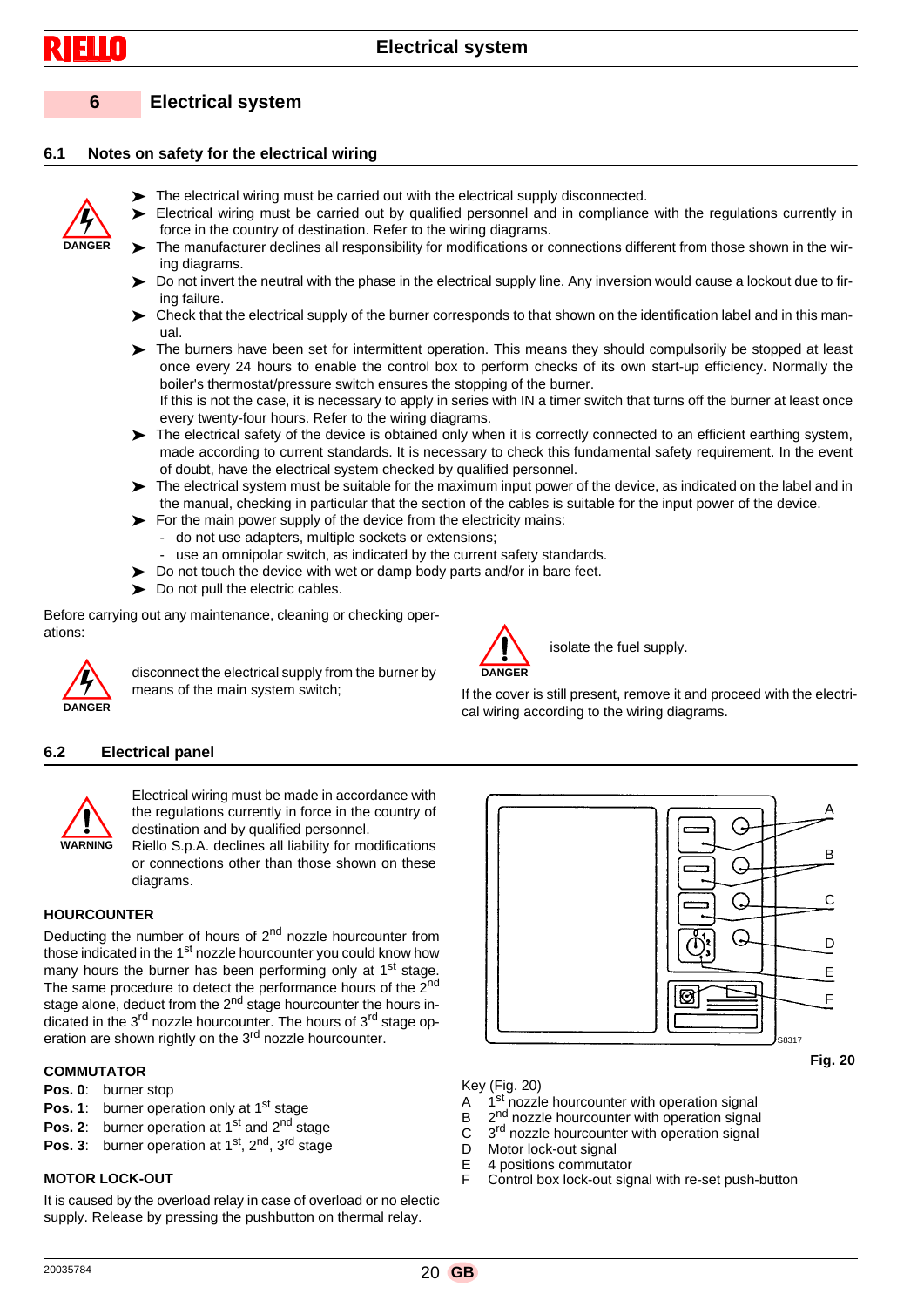

#### **6.3 Electrical wiring factory-set**

# **P 140-200-300 T/G**

Direct motor starting



 **Fig. 21**



- MB Burner terminal strip<br>MV Fan motor
- Fan motor

V1,2,3 - 1., 2., 3. stage solenoid valves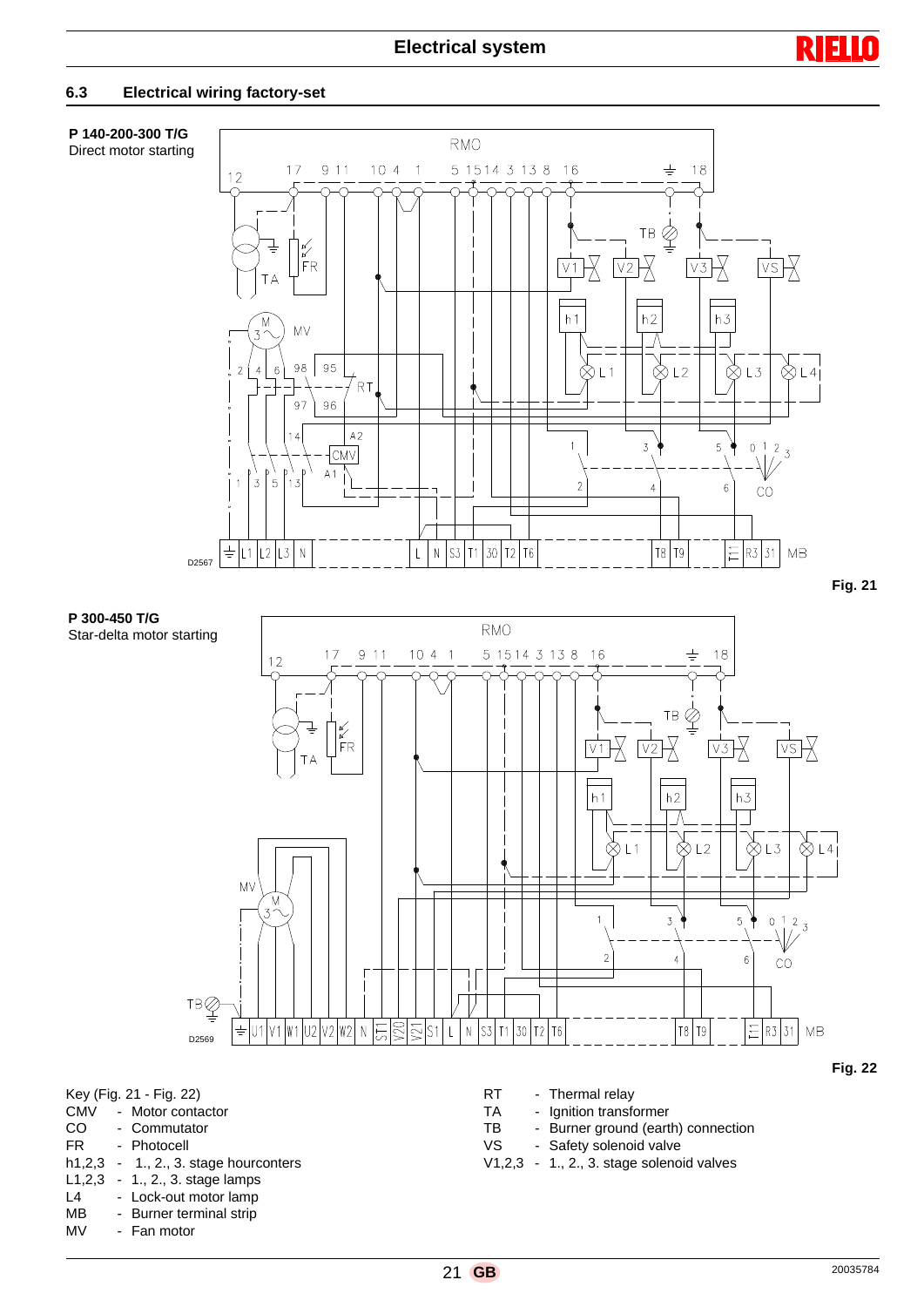# n

#### **Star-delta starter**



- F1 Power line fuses<br>F2 Control devices f Control devices fuse
- 
- F3 Thermal relay factory calibration at: P 300 T/G: 10.2 A for 400 V - 17.6 A for 230 V P 450 T/G: 16.7 A for 400 V - 29 A for 230 V
- KL1 Line contact-maker
- Timer relay for switching from star to delta (factory calibration at 10 s.)
- KT1 Delta contact-maker<br>MA Starter terminal strip
	- Starter terminal strip
- Q1 Disconnecting switch with interlock

#### **6.4 Electrical connection to the terminal strip - installer-set**



 **Fig. 24**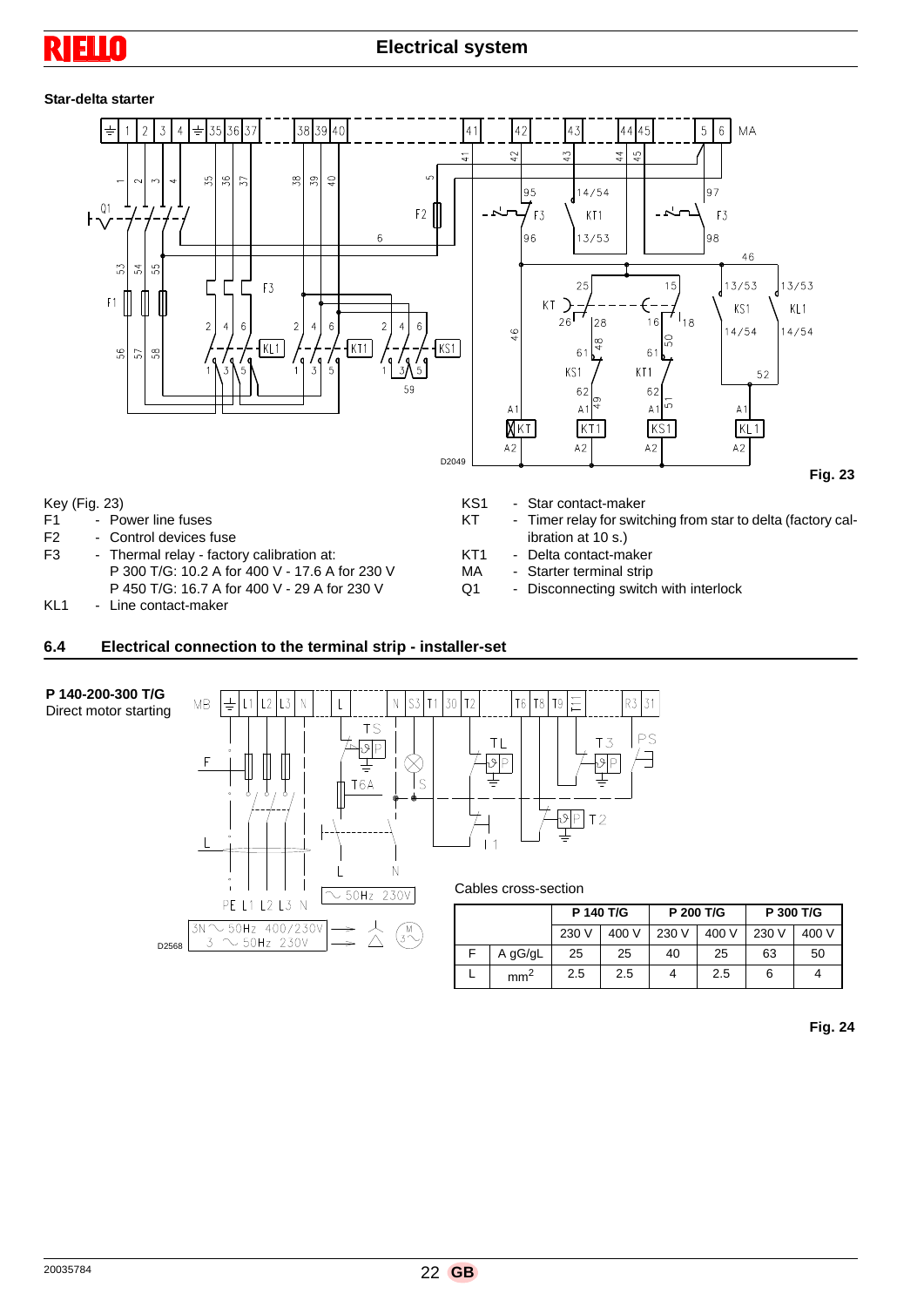

- MA Star-delta starter terminal strip
- MB Burner terminal strip
- PS Reset push-button
- S Remote lock-out signal
- pressure reaches the maximum preset value TS - Safety load control system: operateds when TL is faulty
- T2 2<sup>nd</sup> stage load control system
- T3 3<sup>rd</sup> stage load control system

#### **6.5 Calibration of thermal relay**

This is required to avoid motor burn-out in the event of a significant increase in power absorption caused by a missing phase.

If the motor is star-powered, **400 V**, the cursor should be positioned to "MIN".

If it is delta-powered, **230 V**, the cursor should be positioned to "MAX".

If the scale of the thermal relay does not include rated motor absorption at 400 V, protection is still ensured.

#### **NOTE**

In systems where the run of wiring connecting the thermostat exceeds 20 metres in length, or in places where the burner is subject to particularly disturbing electromagnetic interference (over 10 v/m), you must insert the relay-interface kit item number 3010386.



 **Fig. 26**



Check the lock-out by darkening the photo-cell after removal of the cover.

**ATTENTION: HIGH VOLTAGE**

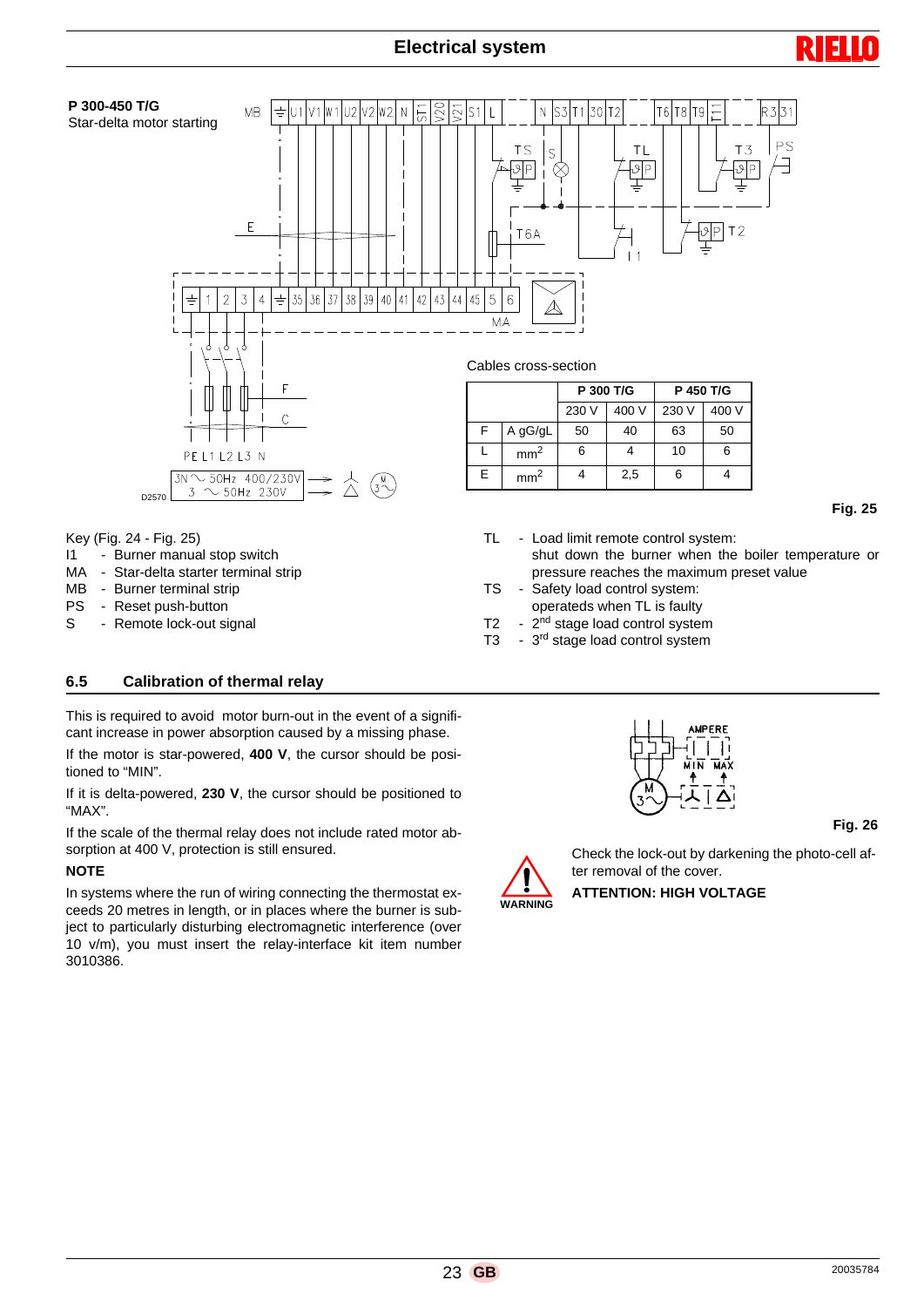

# **7 Burner operation**

# **7.1 Notes on safety for the first start-up**



The first start-up of the burner must be carried out by qualified personnel, as indicated in this manual and in compliance with the standards and regulations of the laws in force. **WARNING**



Check the correct working of the adjustment, command and safety devices.

#### **7.2 Burner start-up cycle**





 **Fig. 27**

#### **7.2.1 Alternative start-up cycles**

1 If you desire the pre-ignition being present during the complete pre-purge phase (37 s): remove the bridge from the terminals 11 - 3 and put it on the

terminals 11 - 7 of the control box.

2 If you desire to reduce the pre-purge period from 37 to 20 s (with contemporaneus presence of the pre-ignition) remove the wire from the terminal no. 7 to the no. 3 of the control box (maintaining the bridge to the terminals 11 - 3).

#### **Three stage operation**



 **Fig. 28**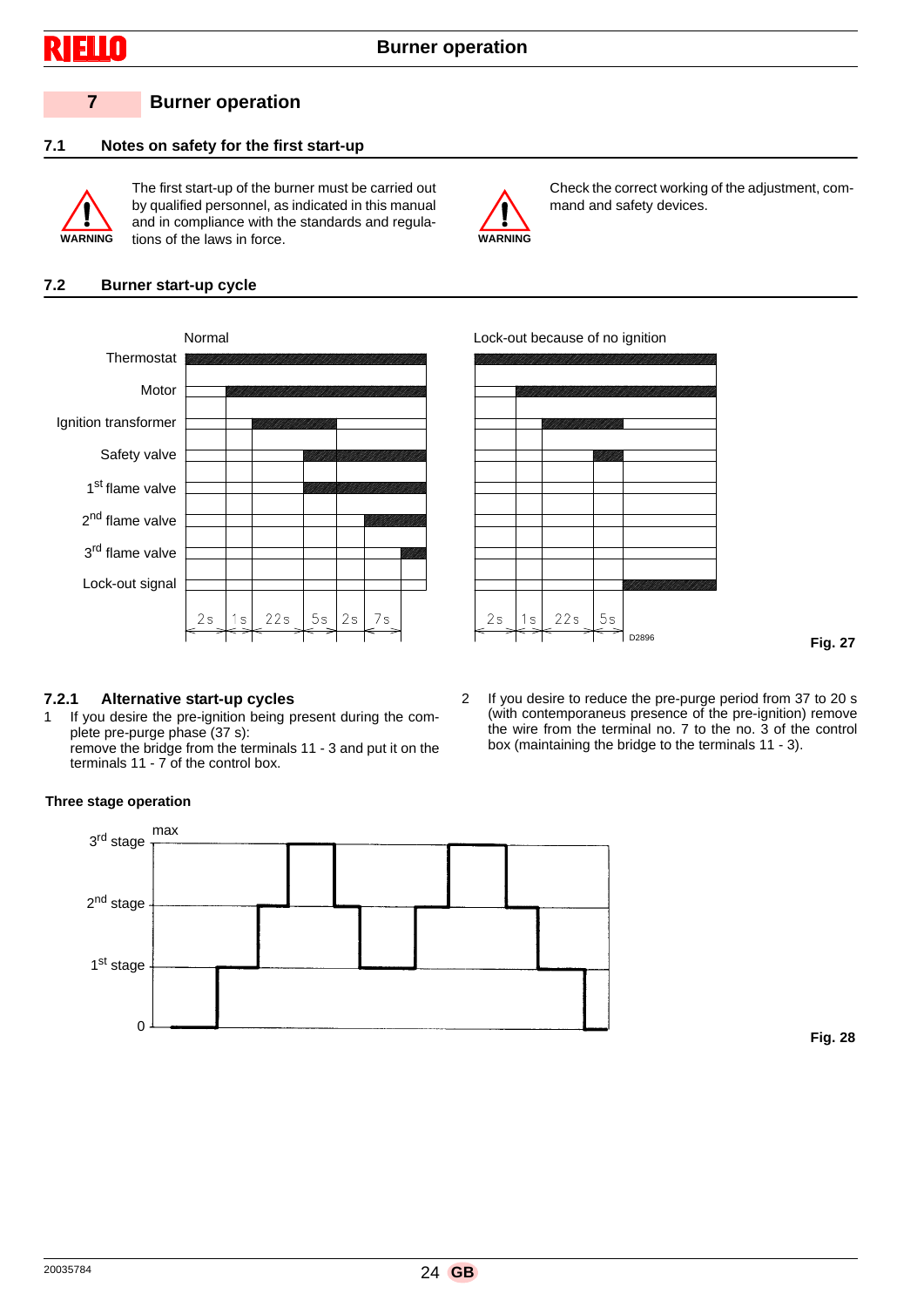

#### **8 Maintenance**

#### **8.1 Notes on safety for the maintenance**

The periodic maintenance is essential for the good operation, safety, yield and duration of the burner.

It allows you to reduce consumption and polluting emissions and to keep the product in a reliable state over time.



The maintenance interventions and the calibration of the burner must only be carried out by qualified, authorised personnel, in accordance with the contents of this manual and in compliance with the standards and regulations of current laws.

#### **8.2 Maintenance programme**

#### **8.2.1 Maintenance frequency**

The combustion system should be checked at least once a year by a representative of the manufacturer or another specialised technician.

#### **8.2.2 Checking and cleaning**

#### **Combustion**

The optimum calibration of the burner requires an analysis of the flue gases. Significant differences with respect to the previous measurements indicate the points where more care should be exercised during maintenance.

#### **Combustion head**

Check to make sure that all the parts of the combustion head are in good condition, positioned correctly, free of all impurities, and that no deformation has been caused by operation at high temperatures.

#### **Boiler**

Clean the boiler as indicated in its accompanying instructions in order to maintain all the original combustion characteristics intact, especially the flue gas temperature and combustion chamber pressure.

#### **Burner**

Check for excess wear or loose screws. Also make sure that the screws securing the electrical leads in the burner connections are fully tightened. Clean the outside of the burner.

#### **Filters**

Check the filtering baskets on line and at nozzle present in the system. Clean or replace if necessary.

If rust or other impurities are observed inside the pump, use a separate pump to lift any water and other impurities that may have deposited on the bottom of the tank.

#### **Pump**

The delivery pressure must be stable. The depression must be less than 0.4 bar. Unusual noise must not be evident during pump operation. If the pressure is found to be unstable or if the pump runs noisily, the flexible hose must be detached from the line filter and the fuel must be sucked from a tank located near the burner. This measure permits the cause of the anomaly to be traced to either the suction piping or the pump.

Before carrying out any maintenance, cleaning or checking operations:



Disconnect the electrical supply from the burner by means of the main system switch.



Close the fuel interception tap.

If the pump is found to be responsible, check to make sure that the filter is not dirty. The vacuometer is installed upstream from the filter and consequently will not indicate whether the filter is clogged or not. Contrarily, if the problem lies in the suction line, check to make sure that the filter is clean and that air is not entering the piping. Please check that the supply line and filters are clear. The use of a pump vacuum gauge will assist in this. This measure permits the cause of the anomaly to be traced to either the suction line or the pump. If the problem lies in the suction line, check to make sure that the filter is clean and that air is not entering the piping.

#### **Hoses**

- Check periodically the flexible pipes conditions. They have to be replaced at least **every 2 years**.
- $\triangleright$  In case of use of gas oil and bio fuel blends, it is strongly recommended to inspect **even more frequently** the hoses and replace them where contamination has occurred.
- Check to make sure that the hoses are still in good condition.

#### **Nozzles**

Do not clean the nozzle openings; do not even open them. The nozzle filters however may be cleaned or replaced as required. It is advisable to replace nozzles every year during regular maintenance operations. Combustion must be checked after the nozzles have been changed.

#### **Fuel tank**

If water or contamination is present within the fuel tank, it is essential that this is removed before the equipment is to be used. This is extremely important when gas oil containing Bio diesel is in use. If in doubt about how to achieve this then please contact the fuel or oil tank supplier.

#### **Combustion**

In case the combustion values found at the beginning of the intervention do not respect the standards in force or, in any case, do not correspond to a proper combustion, contact the Technical Assistant and have him carry out the necessary adjustments.

|                                                                | Excess air                              |                 |                    |  |
|----------------------------------------------------------------|-----------------------------------------|-----------------|--------------------|--|
| <b>EN 267</b>                                                  | <b>Max output</b><br>$\lambda \leq 1.2$ |                 | <b>Min output</b>  |  |
|                                                                |                                         |                 | $\lambda \leq 1.3$ |  |
| Theoretical max. CO <sub>2</sub> Calibration CO <sub>2</sub> % |                                         |                 | CO                 |  |
| $0\%$ O <sub>2</sub>                                           | $\lambda = 1.2$                         | $\lambda = 1.3$ | mg/kWh             |  |
| 15.2                                                           | 12.6                                    | 11.5            | $\leq 100$         |  |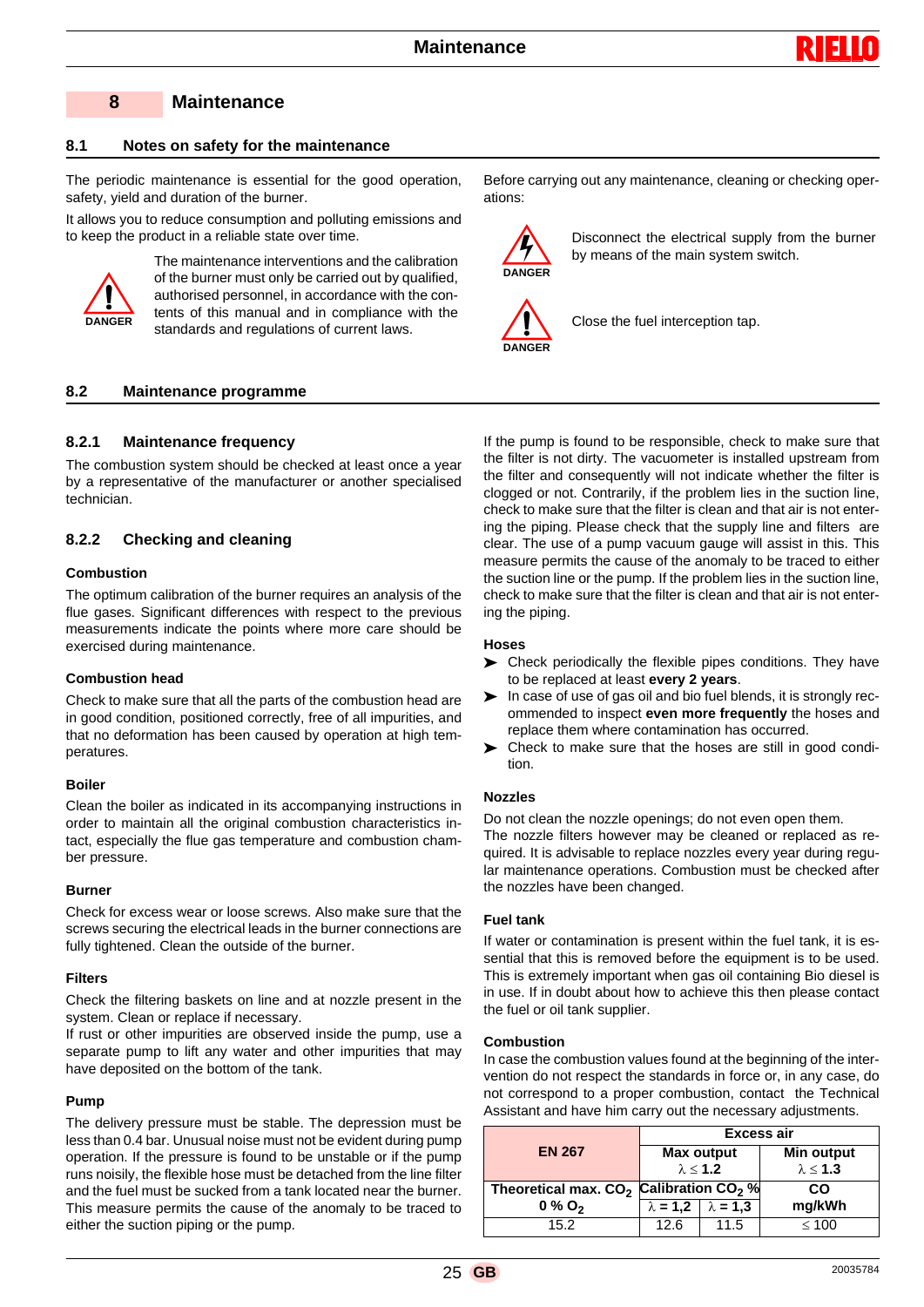#### **8.3 Burner start-up cycle diagnostics**

During start-up, indication is according to the Tab. M:

| <b>Sequences</b>                        | Colour code                |
|-----------------------------------------|----------------------------|
| Pre-purging                             |                            |
| Ignition phase                          |                            |
| Operation, flame ok                     | 000000000                  |
| Operating with weak flame signal        |                            |
| Electrical supply lower than ~ 170V     | <b>SYSTEMS</b>             |
| Lock-out                                | AAAAAAAAA                  |
| Extraneous light                        | AOAOAOAOA                  |
| $\bullet$ Yellow<br>Key:<br>$\circ$ Off | $\triangle$ Red<br>ת Green |
|                                         | Tab, M                     |

#### **8.4 Resetting the control box and using diagnostics**

The control box features a diagnostics function through which any causes of malfunctioning are easily identified (indicator: **RED LED**).

To use this function, you must wait at least 10 seconds once it has entered the safety condition (lock-out), and then press the reset button.

The control box generates a sequence of pulses (1 second apart), which is repeated at constant 3-second intervals.

Once you have seen how many times the light pulses and identified the possible cause, the system must be reset by holding the button down for between 1 and 3 seconds.

| <b>RED LED on</b><br>wait at least 10s | ∟ock-out | <b>Press reset</b><br>for $> 3s$ | <b>Pulses</b> | <b>Interval</b><br>3s | <b>Pulses</b>                     |
|----------------------------------------|----------|----------------------------------|---------------|-----------------------|-----------------------------------|
|                                        |          |                                  | ,,,,          |                       | $\bullet \bullet \bullet \bullet$ |

The methods that can be used to reset the control box and use diagnostics are given below.

#### **8.4.1 Resetting the control box**

To reset the control box, proceed as follows:

- Hold the button down for between 1 and 3 seconds.
	- The burner restarts after a 2-second pause once the button is released.

If the burner does not restart, you must make sure the limit thermostat is closed.

#### **8.4.2 Visual diagnostics**

Indicates the type of burner malfunction causing lockout.

To view diagnostics, proceed as follows:

– Hold the button down for more than 3 seconds once the red LED (burner lockout) remains steadily lit.

A yellow light pulses to tell you the operation is done. Release the button once the light pulses. The number of times it pulses tells you the cause of the malfunction, according to the coding system indicated in the table on page 27.

#### **BUTTON PRESSED FOR CONTROL BOX STATUS**

#### **8.4.3 Software diagnostics**

Reports burner life by means of an optical link with the PC, indicating hours of operation, number and type of lock-outs, serial number of control box etc ...

To view diagnostics, proceed as follows:

– Hold the button down for more than 3 seconds once the red LED (burner lockout) remains steadily lit. A yellow light pulses to tell you the operation is done. Release the button for 1 second and then press again for over 3 seconds until the yellow light pulses again. Once the button is released, the red LED will flash intermittently with a higher frequency: only now can the optical link be activated.

Once the operations are done, the control box's initial state must be restored using the resetting procedure described above.

| -------------------     |                                                                                                                                                                            |
|-------------------------|----------------------------------------------------------------------------------------------------------------------------------------------------------------------------|
| Between 1 and 3 seconds | Control box reset without viewing visual diagnostics.                                                                                                                      |
| More than 3 seconds     | Visual diagnostics of lockout condition: (Led pulses at 1-second intervals).                                                                                               |
| tics condition          | More than 3 seconds starting from the visual diagnos- Software diagnostics by means of optical interface and PC (hours of opera-<br>tion, malfunctions etc. can be viewed) |

The sequence of pulses issued by the control box identifies the possible types of malfunction, which are listed in the table on page 27.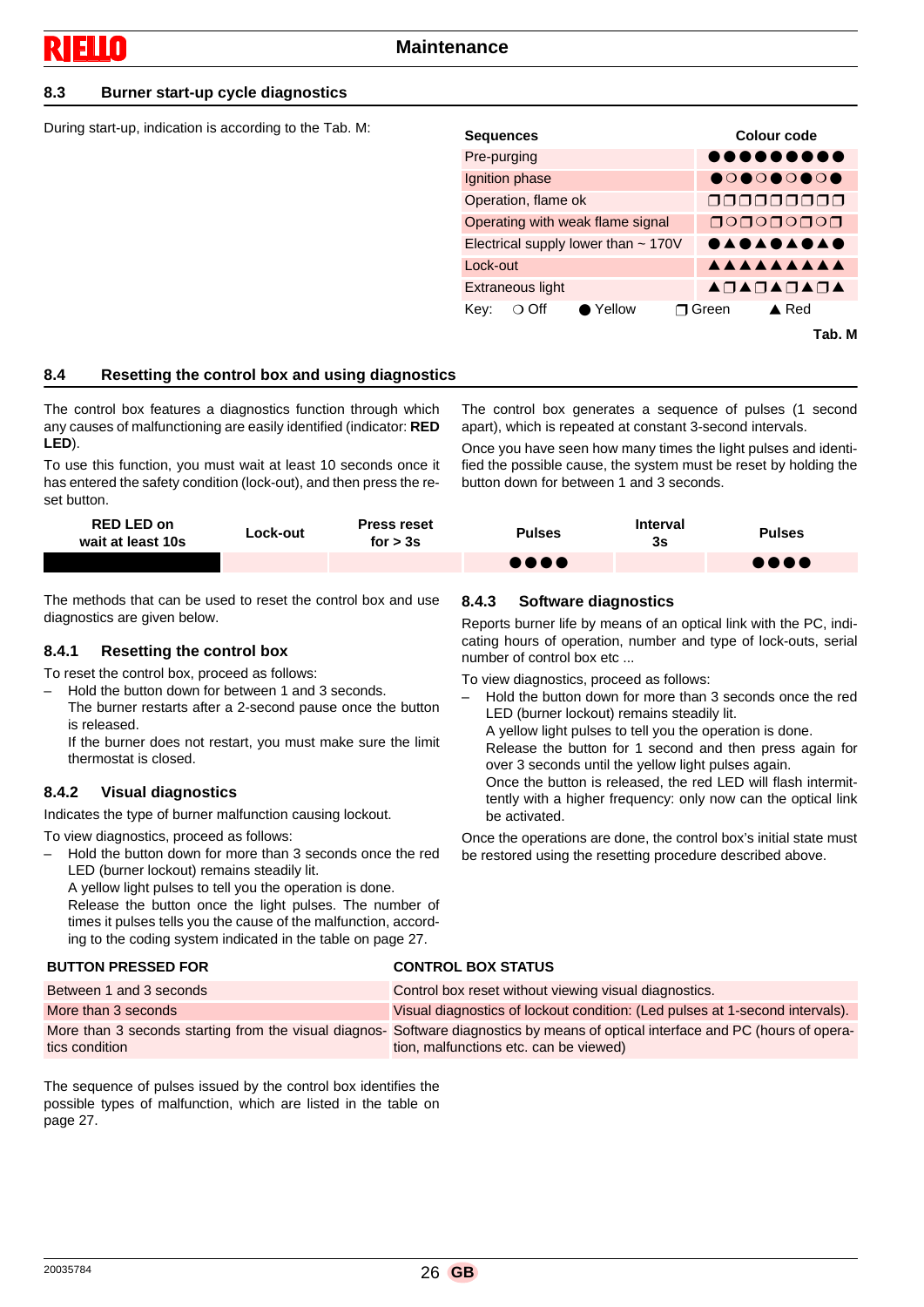

## **9 Faults - Possible causes - Solutions**

Find a list of faults, causes and possible solutions for a set of failures that may occur and result in irregular burner operation or no functioning at all.

If a burner malfunction is detected, first of all:

- check that the electrical wiring is adequately connected;
- check whether fuel is delivered;
- check that every adjustment parameter is adequately set.

| <b>SIGNAL</b> | <b>FAULT</b>                                               | <b>POSSIBLE CAUSE</b>                                                                      | <b>SOLUTION</b>                                              |
|---------------|------------------------------------------------------------|--------------------------------------------------------------------------------------------|--------------------------------------------------------------|
| No blink      | The burner does<br>not start                               | No electrical power supply                                                                 | Close all switches - Check fuses                             |
|               |                                                            | A limit or safety control device is open                                                   | Adjust or replace                                            |
|               |                                                            | Control box lock-out                                                                       | Reset control box (no sooner than 10 s<br>after the lockout) |
|               |                                                            | Pump is jammed                                                                             | Replace                                                      |
|               |                                                            | Erroneous electrical connections                                                           | Check connections                                            |
|               |                                                            | Defective control box                                                                      | Replace                                                      |
|               |                                                            | Defective electrical motor                                                                 | Replace                                                      |
| 2 pulses      |                                                            | After pre-purge and No fuel in tank; water on tank bottom                                  | Top up fuel level or suck up water                           |
|               | the safety time, the                                       | Inappropriate head and air damper adjustments Adjust                                       |                                                              |
|               | burner goes to<br>lockout at the end<br>of the safety time | Fuel solenoid valves fail to open (1st stage or Check connections; replace coil<br>safety) |                                                              |
|               |                                                            | 1st nozzle clogged, dirty, or deformed                                                     | Replace                                                      |
|               |                                                            | Dirty or poorly adjusted firing electrodes                                                 | Adjust or clean                                              |
|               |                                                            | Grounded electrode due to broken insulation                                                | Replace                                                      |
|               |                                                            | High voltage cable defective or grounded                                                   | Replace                                                      |
|               |                                                            | High voltage cable deformed by high tempera- Replace and protect<br>ture                   |                                                              |
|               |                                                            | Ignition transformer defective                                                             | Replace                                                      |
|               |                                                            | Erroneous valves or transformer electrical con- Check<br>nections                          |                                                              |
|               |                                                            | Defective control box                                                                      | Replace                                                      |
|               |                                                            | Pump unprimed                                                                              | Prime pump                                                   |
|               |                                                            | Pump/motor coupling broken                                                                 | Replace                                                      |
|               |                                                            | Pump suction line connected to return line                                                 | Correct connection                                           |
|               |                                                            | Valves up-line from pump closed                                                            | Open                                                         |
|               |                                                            | Filters dirty: line - pump - nozzle                                                        | Clean                                                        |
|               |                                                            | Defective photocell or control box                                                         | Replace photocell or control box                             |
|               |                                                            | Photocell dirty                                                                            | Clean                                                        |
|               |                                                            | 1st stage operation of cylinder is faulty                                                  | Change the cylinder                                          |
|               |                                                            | Motor lockout                                                                              | Reset thermal relay                                          |
|               |                                                            | <b>Defective</b><br>motor command<br>remote<br>device                                      | control Substitute it                                        |
|               |                                                            | 2-phase powe supply thermal relay trips                                                    | Reset thermal relay                                          |
|               |                                                            | Incorrect motor rotation direction                                                         | Change motor electrical connections                          |
| 4 pulses      | The burner starts                                          | Photocell short-circuit                                                                    | Replace photocell                                            |
|               | and then goes into<br>lockout                              | Light is entering or flame is simulated                                                    | Eliminate light or replace control box                       |
| 7 pulses      | Flame detachment                                           | Poorly adjusted head                                                                       | Adjust                                                       |
|               |                                                            | Poorly adjusted or dirty firing electrodes                                                 | Adjust                                                       |
|               |                                                            | Poorly adjusted fan air gate: too much air                                                 | Adjust                                                       |
|               |                                                            | 1st nozzle is too big (pulsation)                                                          | Reduce 1st nozzle delivery                                   |
|               |                                                            | 1st nozzle is too small (flame detachment)                                                 | Increase 1st nozzle delivery                                 |
|               |                                                            | 1st nozzle dirty, or deformed                                                              | Replace                                                      |
|               |                                                            | Pump pressure not suitable                                                                 | Adjust it: between 10 - 14 bar                               |
|               |                                                            | 1st stage nozzle unsuited to burner or boiler                                              | See Nozzle Table; reduce 1st stage noz-<br>zle               |
|               |                                                            | Defective 1st stage nozzle                                                                 | Replace                                                      |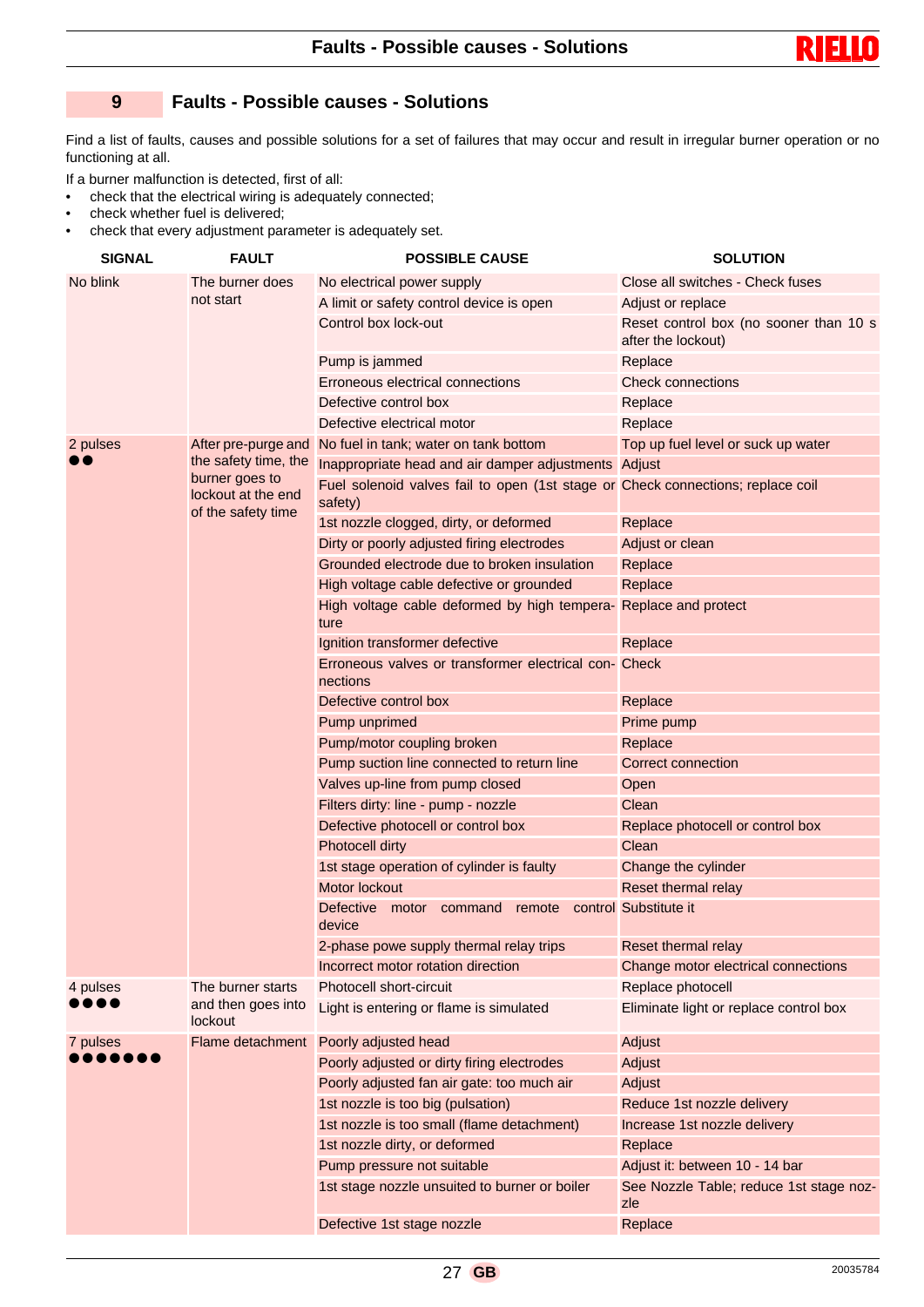# **Faults - Possible causes - Solutions**

| <b>SIGNAL</b>            | <b>FAULT</b>                                                   | <b>POSSIBLE CAUSE</b>                                                                                             | <b>SOLUTION</b>                                     |  |
|--------------------------|----------------------------------------------------------------|-------------------------------------------------------------------------------------------------------------------|-----------------------------------------------------|--|
|                          | The burner does                                                | Control device TR does not close                                                                                  | Adjust or replace                                   |  |
|                          | not pass to 2nd                                                | Defective control box                                                                                             | Replace                                             |  |
|                          | stage                                                          | 2nd stage solenoid valve coil defective                                                                           | Replace                                             |  |
|                          |                                                                | Piston jammed in valve unit                                                                                       | Replace entire unit                                 |  |
|                          |                                                                | Fuel passes to 2nd Low pump pressure                                                                              | Increase                                            |  |
|                          | stage but air<br>remains in 1st                                | 2nd stage operation of cylinder is faulty                                                                         | Change cylinder                                     |  |
|                          | Burner stops at                                                | Nozzle dirty                                                                                                      | Renew nozzle                                        |  |
|                          | transition between                                             | <b>Photocell dirty</b>                                                                                            | Clean                                               |  |
|                          | 1st and 2nd stage.<br><b>Burner repeats</b><br>starting cycle. | Excess air                                                                                                        | Reduce                                              |  |
|                          |                                                                | Uneven fuel supply Check if cause is in pump from tank or fuel sup- Feed burner located near burner<br>ply system |                                                     |  |
|                          | Internally rusted<br>pump                                      | Water in tank                                                                                                     | Suck water from tank bottom with sepa-<br>rate pump |  |
|                          |                                                                | Noisy pump, unsta- Air has entered the suction line                                                               | <b>Tighten connectors</b>                           |  |
|                          | ble pressure                                                   | - Depression value too high (higher than 35 cm Hg):                                                               |                                                     |  |
|                          |                                                                | Tank/burner height difference too great                                                                           | Feed burner with loop circuit                       |  |
|                          |                                                                | Piping diameter too small                                                                                         | Increase                                            |  |
|                          |                                                                | Suction filters clogged                                                                                           | Clean                                               |  |
|                          |                                                                | Suction valves closed                                                                                             | Open                                                |  |
|                          |                                                                | Paraffin solidified due to low temperature                                                                        | Add additive to fuel                                |  |
|                          | Pump unprimes                                                  | Return pipe not immersed in fuel                                                                                  | Bring to same height as suction pipe                |  |
|                          | after prolonged<br>pause                                       | Air enters suction piping                                                                                         | <b>Tighten connectors</b>                           |  |
|                          | Pump leaks fuel                                                | Leakage from sealing organ                                                                                        | Replace pump                                        |  |
|                          | Smoke in flame                                                 | Not enough air                                                                                                    | Adjust head and fan air damper                      |  |
|                          | - dark Bacharach                                               | Nozzle worn or dirty                                                                                              | Replace                                             |  |
|                          |                                                                | Nozzle filter clogged                                                                                             | Clean or replace                                    |  |
|                          |                                                                | Erroneous pump pressure                                                                                           | Adjust to between 10 - 14 bar                       |  |
|                          |                                                                | Flame stability disc dirty, loose, or deformed                                                                    | Clean, tighten in place, or replace                 |  |
|                          |                                                                | Boiler room air vents insufficient                                                                                | Increase                                            |  |
|                          | - yellow Bacharach Too much air                                |                                                                                                                   | Adjust head and fan air damper                      |  |
| Dirty combustion<br>head |                                                                | Nozzle or filter dirty                                                                                            | Replace                                             |  |
|                          |                                                                | Unsuitable nozzle delivery or angle                                                                               | See recommended nozzles                             |  |
|                          |                                                                | Loose nozzle                                                                                                      | <b>Tighten</b>                                      |  |
|                          |                                                                | Impurities on flame stability spiral                                                                              | Clean                                               |  |
|                          |                                                                | Erroneous head adjustment or not enough air                                                                       | Adjust; open gate valve                             |  |
|                          |                                                                | Blast tube length unsuited to boiler                                                                              | Contact boiler manufacturer                         |  |
| 10 pulses                |                                                                | Connection or internal fault                                                                                      |                                                     |  |
|                          |                                                                | Presence of electromagnetic disturbance                                                                           | Use the radio disturbance protection kit            |  |

**RIELLO**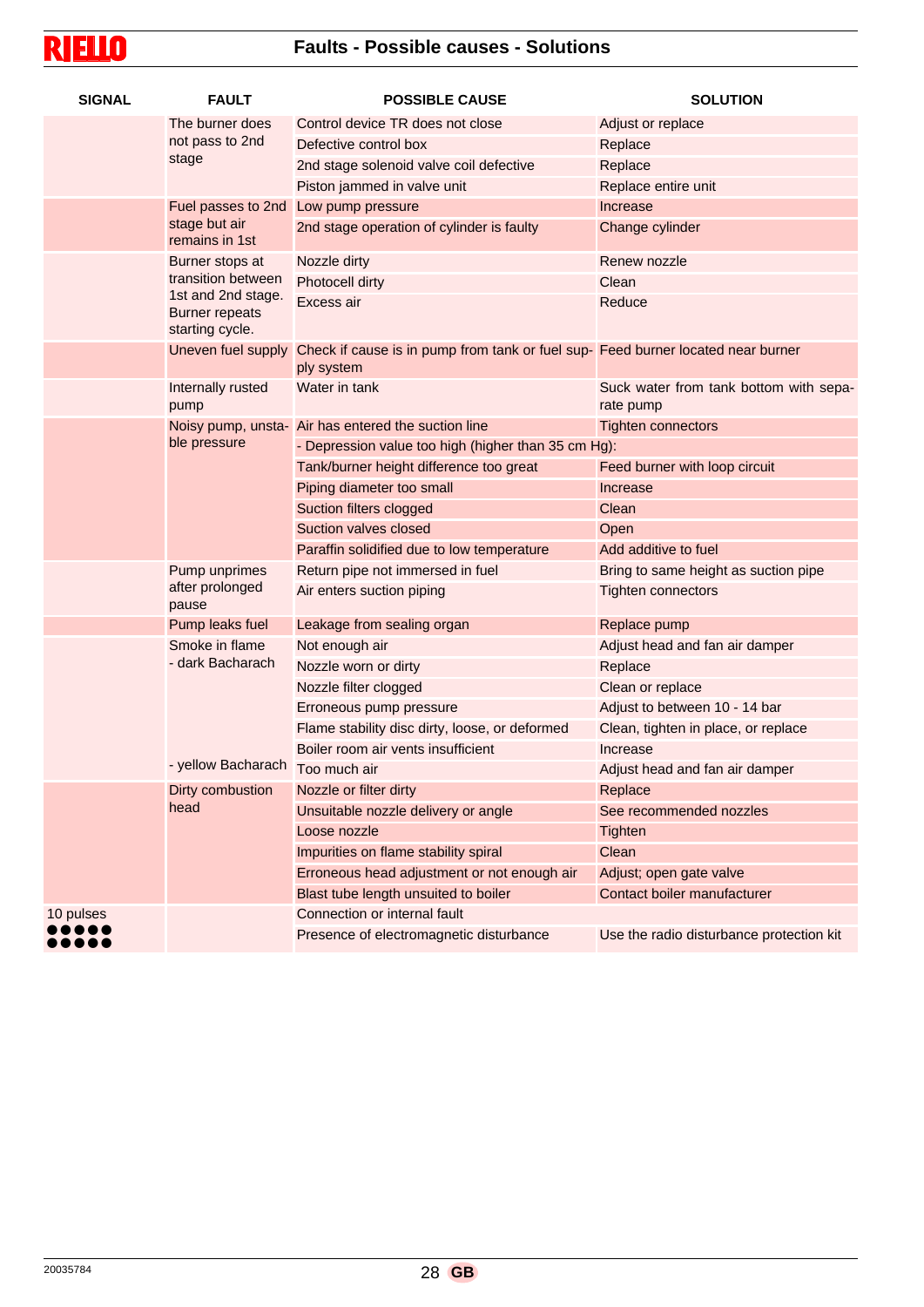



#### **A Appendix - Accessories (optional)**

#### **SPACER KIT**

If burner head penetration into the combustion chamber needs reducing, varying thickness spacers are available, as given in the following table.

| Burner           | Code    |
|------------------|---------|
| P 140-200 T/G    | 3000722 |
| <b>P 300 T/G</b> | 3000723 |
| <b>P 450 T/G</b> | 3000751 |

#### **SOUND PROOFING BOX**

If noise emission needs reducing even further, sound-proofing boxes is available.

| Burner        | Box type | Average<br>noise<br>reduction<br>[dB(A)] | Code    |
|---------------|----------|------------------------------------------|---------|
| P 140-200 T/G | C4/5     | 10                                       | 3010404 |
| P 300-450 T/G | C.7      | 10                                       | 3010376 |

#### **DEGASSING UNIT**

It may occur that a certain amount of air is contained in the fuel sucked up by the pump.

This air may originate from the fuel itself as a consequence of depressurisation or air leaking past imperfect seals.

In double-pipe systems, the air returns to the tank from the return pipe; in single-pipe systems, the air remains in circulation causing pressure variations in the pump and burner malfunctions.

For this reason, we advise installing a degassing unit near the burner in single-pipe installations.

Degassing units are provided in two versions:

| <b>Burner</b>                             | Code     |
|-------------------------------------------|----------|
| P 140-200-300-450 T/G<br>(without filter) | 20034277 |
| P 140-200-300-450 T/G<br>(with filter)    | 20034281 |

#### **Degassing unit characteristics**

| Burner output                                 | 80 kg/h max                                      |
|-----------------------------------------------|--------------------------------------------------|
| Fuel pressure                                 | 0.7 bar max                                      |
| Ambient temperature                           | 40 °C max                                        |
| Fuel temperature                              | 40 °C max                                        |
| Attachment connectors<br>(without filter)     | FF G 1/4 tank side<br>FM G 3/8 conic burner side |
| <b>Attachment connectors</b><br>(with filter) | FF G 3/8 tank side<br>FM G3/8 conic burner side  |

#### **PC INTERFACE KIT**

To connect the control box to a personal computer for the transmission of operation, fault signals and detailed service information, an interface adapter with PC software are available.

| Burner                | Code    |
|-----------------------|---------|
| P 140-200-300-450 T/G | 3002719 |

#### **PROTECTION KIT (ELECTROMAGNETIC INTERFERENCES)**

When the burner is installed in a room particularly subject to electromagnetic interference (signals emitted over 10 V/m) due for example to INVERTER presence or in systems where the lengths of the thermostat connections is over 20 meters, this specific protection kit is available as an interface between the thermostatic controls and the burner.

| <b>Burner</b>         | Code    |  |
|-----------------------|---------|--|
| P 140-200-300-450 T/G | 3010386 |  |

#### **BURNER SUPPORT**

For easier maintenance, a mobile burner support has been designed, which means the burner can be dismantled without the need of forklift trucks.

| <b>Burner</b> | Code    |
|---------------|---------|
| P 300-450 T/G | 3000731 |